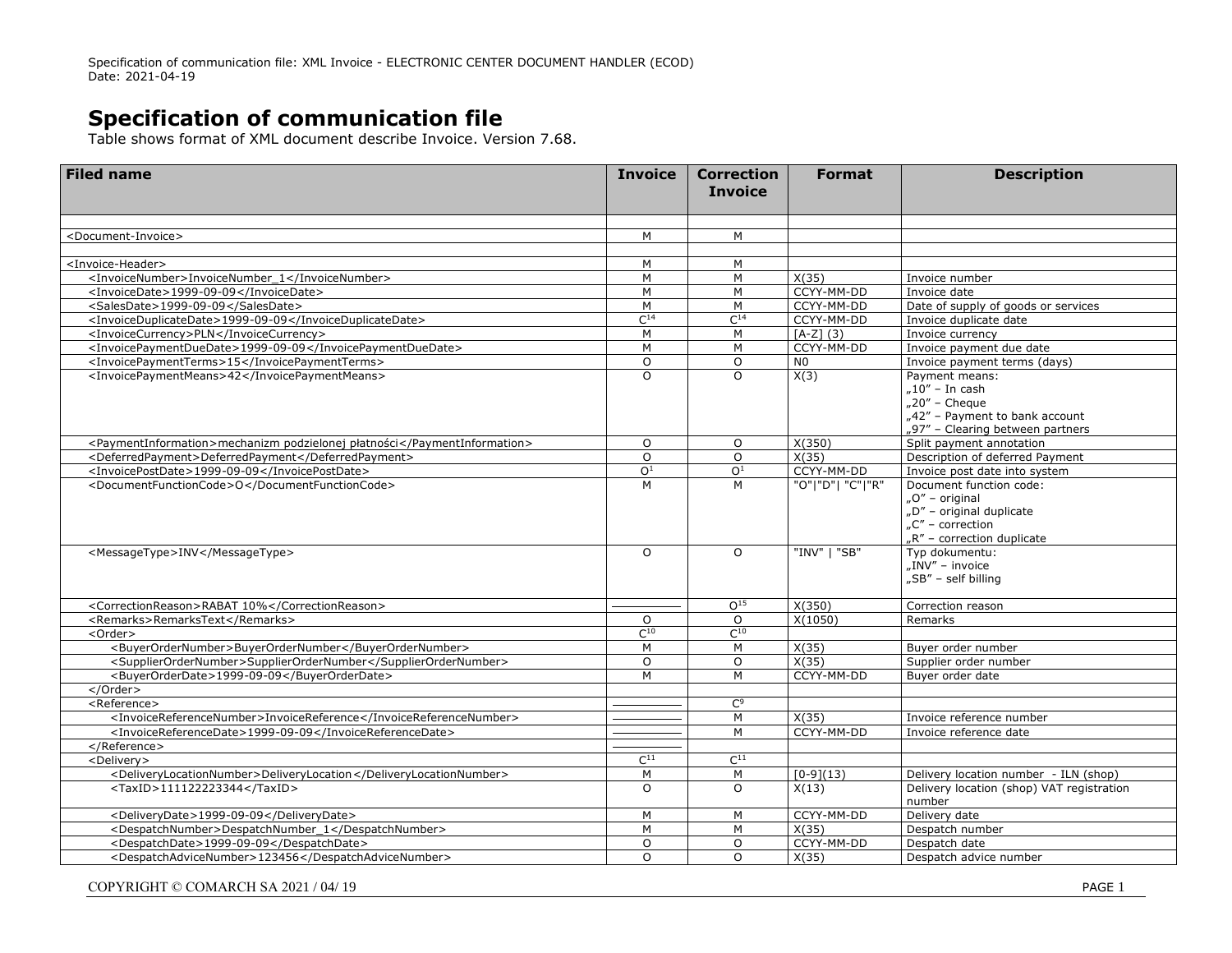| <b>Filed name</b>                                                    | <b>Invoice</b>            | <b>Correction</b><br><b>Invoice</b> | <b>Format</b>  | <b>Description</b>                                                                                                                                                                          |
|----------------------------------------------------------------------|---------------------------|-------------------------------------|----------------|---------------------------------------------------------------------------------------------------------------------------------------------------------------------------------------------|
|                                                                      |                           |                                     |                |                                                                                                                                                                                             |
| <name>ABC</name>                                                     | $\Omega$                  | $\Omega$                            | X(175)         | Delivery point name                                                                                                                                                                         |
| <streetandnumber>Przemysłowa 5</streetandnumber>                     | O                         | $\circ$                             | X(140)         | Street and number                                                                                                                                                                           |
| <cityname>Kraków</cityname>                                          | $\circ$                   | $\circ$                             | X(35)          | City name                                                                                                                                                                                   |
| <postalcode>30-009</postalcode>                                      | $\circ$                   | $\circ$                             | X(9)           | Postal code                                                                                                                                                                                 |
| <country>PL</country>                                                | 0                         | $\circ$                             | X(3)           | Country (encode ISO 3166)                                                                                                                                                                   |
| <deliveryterms></deliveryterms>                                      | O                         | O                                   |                |                                                                                                                                                                                             |
| <deliverytermscode>04E</deliverytermscode>                           | $\Omega$                  | $\overline{O}$                      | X(3)           | Terms of delivery or transport code<br>(INCOTERMS):<br>"04E" - cash on delivery<br>"EXW" – ex works<br>"FOR" - Free on Rail - Named departure point<br>"CPT" - carriage paid to destination |
| <paymentmethod>DF</paymentmethod>                                    | $\circ$                   | $\circ$                             | X(3)           | Transport charges payment method code:<br>"DF" - defined by buyer and supplier<br>"PC" - prepaid but charged to customer                                                                    |
|                                                                      |                           |                                     |                |                                                                                                                                                                                             |
|                                                                      |                           |                                     |                |                                                                                                                                                                                             |
| <returns></returns>                                                  |                           | O <sup>2</sup>                      |                |                                                                                                                                                                                             |
| <returnsnoticenumber>RET19523</returnsnoticenumber>                  |                           | $\circ$                             | X(35)          | Returns notice number                                                                                                                                                                       |
| <returnsnoticedate>1999-09-09</returnsnoticedate>                    |                           | O                                   | CCYY-MM-DD     | Returns notice date                                                                                                                                                                         |
|                                                                      |                           |                                     |                |                                                                                                                                                                                             |
|                                                                      |                           |                                     |                |                                                                                                                                                                                             |
|                                                                      |                           |                                     |                |                                                                                                                                                                                             |
| <invoice-parties></invoice-parties>                                  | M                         | M                                   |                |                                                                                                                                                                                             |
| <buyer></buyer>                                                      | M                         | M                                   |                |                                                                                                                                                                                             |
| $<$ ILN>1111111111111                                                | M                         | M                                   | $[0-9](13)$    | <b>Buver ILN</b><br>Buyer VAT registration number                                                                                                                                           |
| $<$ TaxID>111122223344                                               | M                         | M<br>$\circ$                        | X(13)<br>X(35) |                                                                                                                                                                                             |
| <accountnumber>AccountNumber 1</accountnumber><br><name>Makro</name> | $\circ$<br>C <sup>5</sup> | C <sup>5</sup>                      | X(175)         | Buyer account number<br>Buyer name                                                                                                                                                          |
| <streetandnumber>Handlowa 3</streetandnumber>                        | C <sup>5</sup>            | C <sup>5</sup>                      | X(140)         | Street and number                                                                                                                                                                           |
| <cityname>Kraków</cityname>                                          | C <sup>5</sup>            | C <sup>5</sup>                      | X(35)          | City name                                                                                                                                                                                   |
| <postalcode>30-519</postalcode>                                      | C <sup>5</sup>            | C <sup>5</sup>                      | X(9)           | Postal code                                                                                                                                                                                 |
| <country>PL</country>                                                | C <sub>5</sub>            | C <sup>5</sup>                      | X(3)           | Country (encode ISO 3166)                                                                                                                                                                   |
| $<$ /Buyer>                                                          |                           |                                     |                |                                                                                                                                                                                             |
| <payer></payer>                                                      | O                         | $\circ$                             |                |                                                                                                                                                                                             |
| $<$ ILN>11111111111111                                               | M                         | M                                   | $[0-9](13)$    | Payer ILN                                                                                                                                                                                   |
| <taxid>111122223344</taxid>                                          | M                         | M                                   | X(13)          | Payer VAT registration number                                                                                                                                                               |
| <accountnumber>AccountNumber 1</accountnumber>                       | $\circ$                   | $\circ$                             | X(35)          | Payer account number                                                                                                                                                                        |
| <name>Makro</name>                                                   | C <sup>5</sup>            | C <sup>5</sup>                      | X(175)         | Payer name                                                                                                                                                                                  |
| <streetandnumber>Handlowa 3</streetandnumber>                        | C <sup>5</sup>            | C <sup>5</sup>                      | X(140)         | Street and number                                                                                                                                                                           |
| <cityname>Kraków</cityname>                                          | C <sup>5</sup>            | $\mathsf{C}^5$                      | X(35)          | City name                                                                                                                                                                                   |
| <postalcode>30-519</postalcode>                                      | C <sup>5</sup>            | C <sup>5</sup>                      | X(9)           | Postal code                                                                                                                                                                                 |
| <country>PL</country>                                                | C <sup>5</sup>            | C <sub>5</sub>                      | X(3)           | Country (encode ISO 3166)                                                                                                                                                                   |
|                                                                      |                           |                                     |                |                                                                                                                                                                                             |
| <invoicee></invoicee>                                                | $\Omega$                  | $\circ$                             |                |                                                                                                                                                                                             |
| $<$ ILN>11111111111111                                               | M                         | M                                   | $[0-9](13)$    | Invoicee ILN                                                                                                                                                                                |
| <taxid>111122223344</taxid>                                          | M                         | M                                   | X(13)          | Invoicee VAT registration number                                                                                                                                                            |
| <accountnumber>AccountNumber_1</accountnumber>                       | 0                         | $\circ$                             | X(35)          | Invoicee account number                                                                                                                                                                     |
| <name>Makro</name>                                                   | C <sub>2</sub>            | $\mathsf{C}^5$                      | X(175)         | Invoicee name                                                                                                                                                                               |
| <streetandnumber>Handlowa 3</streetandnumber>                        | C <sup>5</sup>            | C <sup>5</sup>                      | X(140)         | Street and number                                                                                                                                                                           |
| <cityname>Kraków</cityname>                                          | $\overline{C^5}$          | $\overline{C^5}$                    | X(35)          | City name                                                                                                                                                                                   |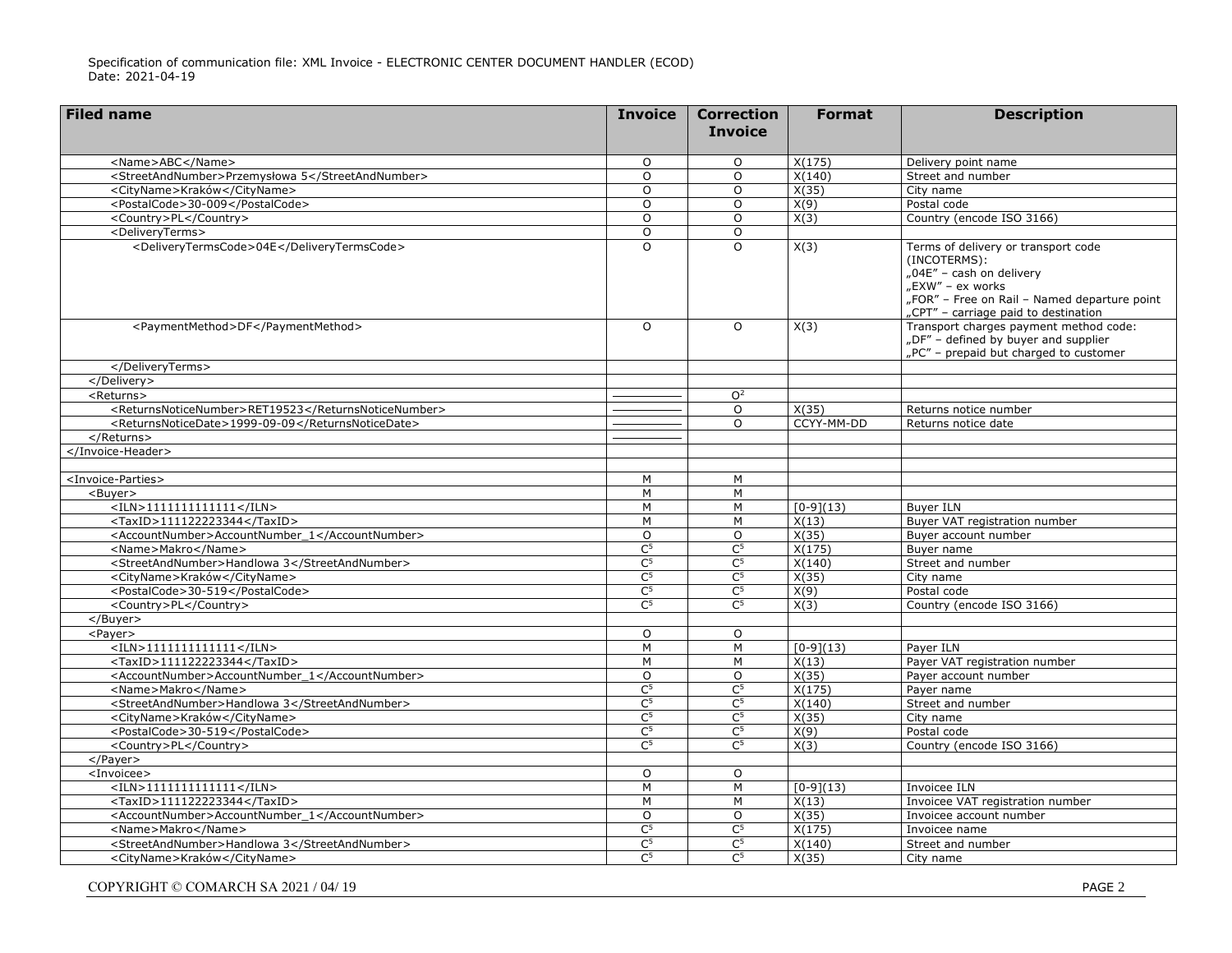| <b>Filed name</b>                                                               | <b>Invoice</b>   | <b>Correction</b>   | <b>Format</b>      | <b>Description</b>                                                                    |
|---------------------------------------------------------------------------------|------------------|---------------------|--------------------|---------------------------------------------------------------------------------------|
|                                                                                 |                  | <b>Invoice</b>      |                    |                                                                                       |
| <postalcode>30-519</postalcode>                                                 | $\mathsf{C}^5$   | $\mathsf{C}^5$      | X(9)               | Postal code                                                                           |
| <country>PL</country>                                                           | $\overline{C^5}$ | $\overline{C^5}$    | X(3)               | Country (encode ISO 3166)                                                             |
|                                                                                 |                  |                     |                    |                                                                                       |
| <seller></seller>                                                               | M                | M                   |                    |                                                                                       |
| $\langle$ ILN>11111111111111                                                    | $\overline{M}$   | M                   | $[0-9](13)$        | Seller ILN                                                                            |
| <taxid>111122223344</taxid>                                                     | M                | M                   | X(13)              | Seller VAT registration number                                                        |
| <accountnumber>AccountNumber_1</accountnumber>                                  | $\overline{C^5}$ | $\overline{C^5}$    | X(35)              | Seller account number                                                                 |
| <financialinstitutionname>FinancialInstitutionName_1</financialinstitutionname> |                  | $\Omega$            | $\overline{X(35)}$ | Financial institution name                                                            |
| <codebybuyer>11111111111111</codebybuyer>                                       | $C^{12}$         | $\overline{C^{12}}$ | X(35)              | Seller code by buyer                                                                  |
| <name>ABC</name>                                                                | C <sub>2</sub>   | C <sub>2</sub>      | X(175)             | Seller name                                                                           |
| <streetandnumber>Przemysłowa 5</streetandnumber>                                | C <sup>5</sup>   | $\overline{C^5}$    | X(140)             | Street and number                                                                     |
| <cityname>Kraków</cityname>                                                     | C <sup>5</sup>   | C <sup>5</sup>      | X(35)              | City name                                                                             |
| <postalcode>30-009</postalcode>                                                 | C <sup>5</sup>   | C <sup>5</sup>      | X(9)               | Postal code                                                                           |
| <country>PL</country>                                                           | C <sup>5</sup>   | C <sup>5</sup>      | X(3)               | Country (encode ISO 3166)                                                             |
| <utilizationregisternumber>1234</utilizationregisternumber>                     | $C^{13}$         | $C^{13}$            | X(35)              | Utilization register number                                                           |
| <courtandcapitalinformation>KRS11111</courtandcapitalinformation>               | O <sup>8</sup>   | O <sup>8</sup>      | X(350)             | Registration court, registration number and<br>amount of initial and invested capital |
| <certificatenumber>CertificateNumber_1</certificatenumber>                      | $\circ$          | $\circ$             | X(35)              | Certificate Number                                                                    |
| <contactinformation></contactinformation>                                       |                  | $\Omega$            |                    |                                                                                       |
| <contactid>1234</contactid>                                                     |                  | $\Omega$            | X(17)              | Contact id                                                                            |
| <contactname>ContactName 1</contactname>                                        |                  | $\circ$             | X(35)              | Contact name                                                                          |
| <phonenumber>123456-78-98</phonenumber>                                         |                  | $\Omega$            | X(512)             | Phone number                                                                          |
| <fax>123456-78-98</fax>                                                         |                  | $\Omega$            | X(512)             | Fax                                                                                   |
| <electronicmail>electronic@mail.com</electronicmail>                            |                  | $\circ$             | X(512)             | Electronic mail                                                                       |
| <x400>1234567890</x400>                                                         |                  | $\Omega$            | X(512)             | X400                                                                                  |
|                                                                                 |                  |                     |                    |                                                                                       |
| <accountingcontactinformation></accountingcontactinformation>                   |                  | $\Omega$            |                    |                                                                                       |
| <contactid>1234</contactid>                                                     |                  | $\mathsf{O}$        | X(17)              | Contact id                                                                            |
| <contactname>ContactName_1</contactname>                                        |                  | $\Omega$            | X(35)              | Contact name                                                                          |
| <phonenumber>123456-78-98</phonenumber>                                         |                  | $\Omega$            | X(512)             | Phone number                                                                          |
| <fax>123456-78-98</fax>                                                         |                  | $\mathsf{O}$        | X(512)             | Fax                                                                                   |
| <electronicmail>electronic@mail.com</electronicmail>                            |                  | $\circ$             | X(512)             | Electronic mail                                                                       |
| <x400>1234567890</x400>                                                         |                  | $\Omega$            | X(512)             | X400                                                                                  |
|                                                                                 |                  |                     |                    |                                                                                       |
| <salesadministration></salesadministration>                                     |                  | $\circ$             |                    |                                                                                       |
| <contactid>1234</contactid>                                                     |                  | $\Omega$            | X(17)              | Contact id                                                                            |
| <contactname>ContactName 1</contactname>                                        |                  | $\Omega$            | X(35)              | Contact name                                                                          |
| <phonenumber>123456-78-98</phonenumber>                                         |                  | $\mathsf{O}$        | X(512)             | Phone number                                                                          |
| <fax>123456-78-98</fax>                                                         |                  | $\circ$             | X(512)             | Fax                                                                                   |
| <electronicmail>electronic@mail.com</electronicmail>                            |                  | $\circ$             | X(512)             | Electronic mail                                                                       |
| <x400>1234567890</x400>                                                         |                  | $\Omega$            | X(512)             | X400                                                                                  |
|                                                                                 |                  |                     |                    |                                                                                       |
| <salesrepresentative></salesrepresentative>                                     |                  | 0                   |                    |                                                                                       |
| <contactid>1234</contactid>                                                     |                  | $\mathsf{O}$        | X(17)              | Contact id                                                                            |
| <contactname>ContactName_1</contactname>                                        |                  | $\mathsf{O}$        | X(35)              | Contact name                                                                          |
| <phonenumber>123456-78-98</phonenumber>                                         |                  | $\circ$             | X(512)             | Phone number                                                                          |
| <fax>123456-78-98</fax>                                                         |                  | $\Omega$            | X(512)             | Fax                                                                                   |
| <electronicmail>electronic@mail.com</electronicmail>                            |                  | $\Omega$            | X(512)             | Electronic mail                                                                       |
| <x400>1234567890</x400>                                                         |                  | $\circ$             | X(512)             | X400                                                                                  |
|                                                                                 |                  |                     |                    |                                                                                       |
|                                                                                 |                  |                     |                    |                                                                                       |
|                                                                                 |                  |                     |                    |                                                                                       |
| COPYRIGHT © COMARCH SA 2021 / 04/19                                             |                  |                     |                    | PAGE 3                                                                                |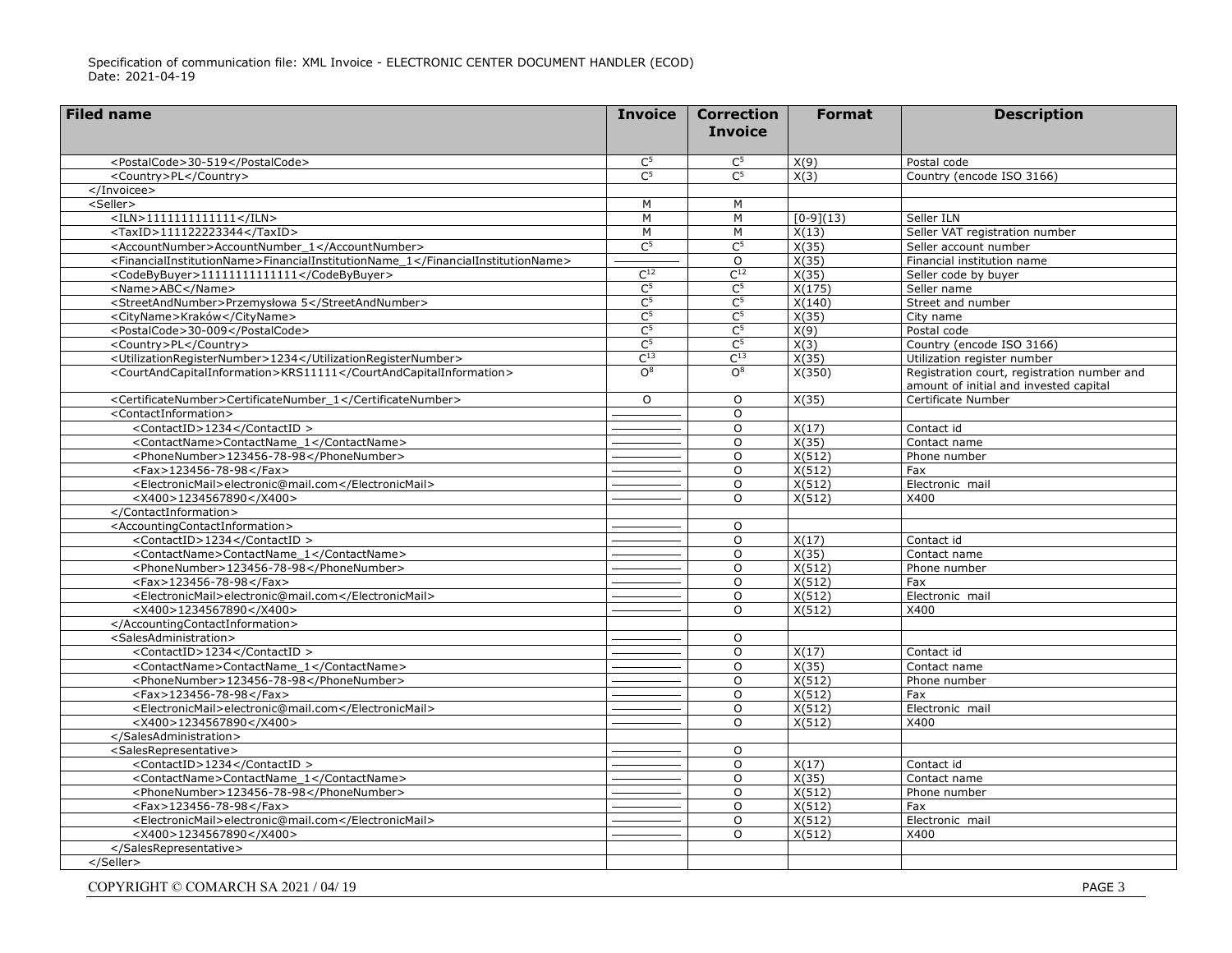| $\Omega$<br><payee><br/>O<br/><math>&lt;</math>ILN&gt;11111111111111<br/>M<br/>M<br/><math>[0-9](13)</math><br/>Payee ILN<br/><taxid>111122223344</taxid><br/>C<sup>5</sup><br/><math>\overline{C^5}</math><br/>X(13)<br/>Payee VAT registration number<br/><accountnumber>AccountNumber_1</accountnumber><br/>M<br/>M<br/>X(35)<br/>Payee account number<br/>C<sup>5</sup><br/><math>\overline{C^5}</math><br/><name>ABC</name><br/>X(175)<br/>Payee name<br/>C<sub>2</sub><br/><streetandnumber>Przemysłowa 5</streetandnumber><br/>C<sup>5</sup><br/>X(140)<br/>Street and number<br/>C<sub>2</sub><br/><math>\overline{C^5}</math><br/><cityname>Kraków</cityname><br/>X(35)<br/>City name<br/><math>\overline{C^5}</math><br/>C<sub>2</sub><br/><postalcode>30-009</postalcode><br/>X(9)<br/>Postal code<br/><math>\overline{C^5}</math><br/>X(3)<br/><country>PL</country><br/>C<sup>5</sup><br/>Country (encode ISO 3166)<br/><math>&lt;</math>/Payee&gt;<br/><sellerheadquarters><br/>O<sup>3</sup><br/>O<sup>3</sup><br/><math>&lt;</math>ILN&gt;11111111111111<br/><math>\circ</math><br/><math>\Omega</math><br/><math>[0-9](13)</math><br/>Seller headquarters ILN<br/><name>ABC</name><br/><math>\circ</math><br/><math>\Omega</math><br/>X(175)<br/>Seller headquarters name<br/><streetandnumber>Przemysłowa 5</streetandnumber><br/>X(140)<br/>Street and number<br/><math>\Omega</math><br/><math>\circ</math><br/>X(35)<br/><cityname>Kraków</cityname><br/><math>\circ</math><br/>O<br/>City name<br/><postalcode>30-009</postalcode><br/><math>\Omega</math><br/><math>\Omega</math><br/>X(9)<br/>Postal code<br/><country>PL</country><br/>X(3)<br/>Country (encode ISO 3166)<br/><math>\Omega</math><br/><math>\Omega</math><br/></sellerheadquarters><br/><orderedby><br/><math>\Omega</math><br/><math>\Omega</math><br/><math>&lt;</math>ILN&gt;1111111111111<br/>M<br/>M<br/><math>[0-9](13)</math><br/>Order issuer ILN<br/><math>&lt;</math>TaxID&gt;111122223344<br/>Order issuer VAT registration number<br/><math>\Omega</math><br/><math>\Omega</math><br/>X(13)<br/><accountnumber>AccountNumber_1</accountnumber><br/>X(35)<br/><math>\Omega</math><br/>Order issuer account number<br/><math>\Omega</math><br/>X(175)<br/><name>Makro</name><br/><math>\Omega</math><br/><math>\Omega</math><br/>Order issuer name<br/><streetandnumber>Handlowa 3</streetandnumber><br/>X(140)<br/><math>\Omega</math><br/><math>\Omega</math><br/>Street and number<br/><cityname>Kraków</cityname><br/>X(35)<br/><math>\Omega</math><br/><math>\Omega</math><br/>City name<br/>X(9)<br/>Postal code<br/><postalcode>30-519</postalcode><br/><math>\Omega</math><br/><math>\Omega</math><br/>X(3)<br/>Country (encode ISO 3166)<br/><country>PL</country><br/><math>\Omega</math><br/><math>\Omega</math><br/></orderedby><br/><sender><br/><math>\Omega</math><br/><math>\Omega</math><br/><math>&lt;</math>ILN&gt;1111111111111<br/><math>[0-9](13)</math><br/>M<br/>M<br/>Sender ILN<br/><math>&lt;</math>TaxID&gt;111122223344<br/><math>\circ</math><br/>X(13)<br/>Sender VAT registration number<br/><math>\Omega</math><br/><name>ABC</name><br/><math>\Omega</math><br/>X(175)<br/><math>\circ</math><br/>Sender name<br/><streetandnumber>Przemysłowa 5</streetandnumber><br/>X(140)<br/>Street and number<br/><math>\Omega</math><br/><math>\mathsf{O}</math><br/><cityname>Kraków</cityname><br/><math>\circ</math><br/><math>\mathsf{O}</math><br/>X(35)<br/>City name<br/><postalcode>30-009</postalcode><br/><math>\overline{0}</math><br/><math>\overline{0}</math><br/>X(9)<br/>Postal code<br/><country>PL</country><br/>X(9)<br/>Country (encode ISO 3166)<br/><math>\Omega</math><br/><math>\Omega</math><br/></sender><br/><receiver><br/><math>\circ</math><br/>O<br/><math>&lt;</math>ILN&gt;11111111111111<br/><math>[0-9](13)</math><br/>Receiver ILN<br/>M<br/>M<br/><taxid>111122223344</taxid><br/><math>\overline{0}</math><br/><math>\overline{0}</math><br/>Receiver VAT registration number<br/>X(13)<br/><name>ABC</name><br/><math>\circ</math><br/><math>\mathsf{O}</math><br/>X(175)<br/>Receiver name<br/><streetandnumber>Przemysłowa 5</streetandnumber><br/><math>\overline{0}</math><br/>X(140)<br/>Street and number<br/><math>\circ</math><br/>X(35)<br/><cityname>Kraków</cityname><br/><math>\Omega</math><br/><math>\Omega</math><br/>City name<br/><postalcode>30-009</postalcode><br/><math>\circ</math><br/><math>\mathsf{O}</math><br/>X(9)<br/>Postal code<br/><country>PL</country><br/><math>\Omega</math><br/>X(9)<br/>Country (encode ISO 3166)<br/><math>\Omega</math><br/></receiver><br/><br/><invoice-lines><br/>M<br/>M<br/>M[n]<br/><line><br/><math>M \nightharpoonup n</math><br/>M<br/>M<br/><line-item></line-item></line></invoice-lines></payee> | <b>Filed name</b> | <b>Invoice</b> | <b>Correction</b> | <b>Format</b> | <b>Description</b> |
|-----------------------------------------------------------------------------------------------------------------------------------------------------------------------------------------------------------------------------------------------------------------------------------------------------------------------------------------------------------------------------------------------------------------------------------------------------------------------------------------------------------------------------------------------------------------------------------------------------------------------------------------------------------------------------------------------------------------------------------------------------------------------------------------------------------------------------------------------------------------------------------------------------------------------------------------------------------------------------------------------------------------------------------------------------------------------------------------------------------------------------------------------------------------------------------------------------------------------------------------------------------------------------------------------------------------------------------------------------------------------------------------------------------------------------------------------------------------------------------------------------------------------------------------------------------------------------------------------------------------------------------------------------------------------------------------------------------------------------------------------------------------------------------------------------------------------------------------------------------------------------------------------------------------------------------------------------------------------------------------------------------------------------------------------------------------------------------------------------------------------------------------------------------------------------------------------------------------------------------------------------------------------------------------------------------------------------------------------------------------------------------------------------------------------------------------------------------------------------------------------------------------------------------------------------------------------------------------------------------------------------------------------------------------------------------------------------------------------------------------------------------------------------------------------------------------------------------------------------------------------------------------------------------------------------------------------------------------------------------------------------------------------------------------------------------------------------------------------------------------------------------------------------------------------------------------------------------------------------------------------------------------------------------------------------------------------------------------------------------------------------------------------------------------------------------------------------------------------------------------------------------------------------------------------------------------------------------------------------------------------------------------------------------------------------------------------------------------------------------------------------------------------------------------------------------------------------------------------------------------------------------------------------------------------------------------------------------------------------------------------------------------------------------------------------------------------------------------------------------------------------------------------------------------------------------------------------------------------------------------------------------------------------------------------------------------------------------------------------------------------------------------------------------------------------------------------------------------------------------------------------------------------------------------------------------------------------------------------------------------------------------------------------------------------------------------------------------------------------------------------------------------------------------------------------------------------------------------|-------------------|----------------|-------------------|---------------|--------------------|
|                                                                                                                                                                                                                                                                                                                                                                                                                                                                                                                                                                                                                                                                                                                                                                                                                                                                                                                                                                                                                                                                                                                                                                                                                                                                                                                                                                                                                                                                                                                                                                                                                                                                                                                                                                                                                                                                                                                                                                                                                                                                                                                                                                                                                                                                                                                                                                                                                                                                                                                                                                                                                                                                                                                                                                                                                                                                                                                                                                                                                                                                                                                                                                                                                                                                                                                                                                                                                                                                                                                                                                                                                                                                                                                                                                                                                                                                                                                                                                                                                                                                                                                                                                                                                                                                                                                                                                                                                                                                                                                                                                                                                                                                                                                                                                                                                                         |                   |                | <b>Invoice</b>    |               |                    |
|                                                                                                                                                                                                                                                                                                                                                                                                                                                                                                                                                                                                                                                                                                                                                                                                                                                                                                                                                                                                                                                                                                                                                                                                                                                                                                                                                                                                                                                                                                                                                                                                                                                                                                                                                                                                                                                                                                                                                                                                                                                                                                                                                                                                                                                                                                                                                                                                                                                                                                                                                                                                                                                                                                                                                                                                                                                                                                                                                                                                                                                                                                                                                                                                                                                                                                                                                                                                                                                                                                                                                                                                                                                                                                                                                                                                                                                                                                                                                                                                                                                                                                                                                                                                                                                                                                                                                                                                                                                                                                                                                                                                                                                                                                                                                                                                                                         |                   |                |                   |               |                    |
|                                                                                                                                                                                                                                                                                                                                                                                                                                                                                                                                                                                                                                                                                                                                                                                                                                                                                                                                                                                                                                                                                                                                                                                                                                                                                                                                                                                                                                                                                                                                                                                                                                                                                                                                                                                                                                                                                                                                                                                                                                                                                                                                                                                                                                                                                                                                                                                                                                                                                                                                                                                                                                                                                                                                                                                                                                                                                                                                                                                                                                                                                                                                                                                                                                                                                                                                                                                                                                                                                                                                                                                                                                                                                                                                                                                                                                                                                                                                                                                                                                                                                                                                                                                                                                                                                                                                                                                                                                                                                                                                                                                                                                                                                                                                                                                                                                         |                   |                |                   |               |                    |
|                                                                                                                                                                                                                                                                                                                                                                                                                                                                                                                                                                                                                                                                                                                                                                                                                                                                                                                                                                                                                                                                                                                                                                                                                                                                                                                                                                                                                                                                                                                                                                                                                                                                                                                                                                                                                                                                                                                                                                                                                                                                                                                                                                                                                                                                                                                                                                                                                                                                                                                                                                                                                                                                                                                                                                                                                                                                                                                                                                                                                                                                                                                                                                                                                                                                                                                                                                                                                                                                                                                                                                                                                                                                                                                                                                                                                                                                                                                                                                                                                                                                                                                                                                                                                                                                                                                                                                                                                                                                                                                                                                                                                                                                                                                                                                                                                                         |                   |                |                   |               |                    |
|                                                                                                                                                                                                                                                                                                                                                                                                                                                                                                                                                                                                                                                                                                                                                                                                                                                                                                                                                                                                                                                                                                                                                                                                                                                                                                                                                                                                                                                                                                                                                                                                                                                                                                                                                                                                                                                                                                                                                                                                                                                                                                                                                                                                                                                                                                                                                                                                                                                                                                                                                                                                                                                                                                                                                                                                                                                                                                                                                                                                                                                                                                                                                                                                                                                                                                                                                                                                                                                                                                                                                                                                                                                                                                                                                                                                                                                                                                                                                                                                                                                                                                                                                                                                                                                                                                                                                                                                                                                                                                                                                                                                                                                                                                                                                                                                                                         |                   |                |                   |               |                    |
|                                                                                                                                                                                                                                                                                                                                                                                                                                                                                                                                                                                                                                                                                                                                                                                                                                                                                                                                                                                                                                                                                                                                                                                                                                                                                                                                                                                                                                                                                                                                                                                                                                                                                                                                                                                                                                                                                                                                                                                                                                                                                                                                                                                                                                                                                                                                                                                                                                                                                                                                                                                                                                                                                                                                                                                                                                                                                                                                                                                                                                                                                                                                                                                                                                                                                                                                                                                                                                                                                                                                                                                                                                                                                                                                                                                                                                                                                                                                                                                                                                                                                                                                                                                                                                                                                                                                                                                                                                                                                                                                                                                                                                                                                                                                                                                                                                         |                   |                |                   |               |                    |
|                                                                                                                                                                                                                                                                                                                                                                                                                                                                                                                                                                                                                                                                                                                                                                                                                                                                                                                                                                                                                                                                                                                                                                                                                                                                                                                                                                                                                                                                                                                                                                                                                                                                                                                                                                                                                                                                                                                                                                                                                                                                                                                                                                                                                                                                                                                                                                                                                                                                                                                                                                                                                                                                                                                                                                                                                                                                                                                                                                                                                                                                                                                                                                                                                                                                                                                                                                                                                                                                                                                                                                                                                                                                                                                                                                                                                                                                                                                                                                                                                                                                                                                                                                                                                                                                                                                                                                                                                                                                                                                                                                                                                                                                                                                                                                                                                                         |                   |                |                   |               |                    |
|                                                                                                                                                                                                                                                                                                                                                                                                                                                                                                                                                                                                                                                                                                                                                                                                                                                                                                                                                                                                                                                                                                                                                                                                                                                                                                                                                                                                                                                                                                                                                                                                                                                                                                                                                                                                                                                                                                                                                                                                                                                                                                                                                                                                                                                                                                                                                                                                                                                                                                                                                                                                                                                                                                                                                                                                                                                                                                                                                                                                                                                                                                                                                                                                                                                                                                                                                                                                                                                                                                                                                                                                                                                                                                                                                                                                                                                                                                                                                                                                                                                                                                                                                                                                                                                                                                                                                                                                                                                                                                                                                                                                                                                                                                                                                                                                                                         |                   |                |                   |               |                    |
|                                                                                                                                                                                                                                                                                                                                                                                                                                                                                                                                                                                                                                                                                                                                                                                                                                                                                                                                                                                                                                                                                                                                                                                                                                                                                                                                                                                                                                                                                                                                                                                                                                                                                                                                                                                                                                                                                                                                                                                                                                                                                                                                                                                                                                                                                                                                                                                                                                                                                                                                                                                                                                                                                                                                                                                                                                                                                                                                                                                                                                                                                                                                                                                                                                                                                                                                                                                                                                                                                                                                                                                                                                                                                                                                                                                                                                                                                                                                                                                                                                                                                                                                                                                                                                                                                                                                                                                                                                                                                                                                                                                                                                                                                                                                                                                                                                         |                   |                |                   |               |                    |
|                                                                                                                                                                                                                                                                                                                                                                                                                                                                                                                                                                                                                                                                                                                                                                                                                                                                                                                                                                                                                                                                                                                                                                                                                                                                                                                                                                                                                                                                                                                                                                                                                                                                                                                                                                                                                                                                                                                                                                                                                                                                                                                                                                                                                                                                                                                                                                                                                                                                                                                                                                                                                                                                                                                                                                                                                                                                                                                                                                                                                                                                                                                                                                                                                                                                                                                                                                                                                                                                                                                                                                                                                                                                                                                                                                                                                                                                                                                                                                                                                                                                                                                                                                                                                                                                                                                                                                                                                                                                                                                                                                                                                                                                                                                                                                                                                                         |                   |                |                   |               |                    |
|                                                                                                                                                                                                                                                                                                                                                                                                                                                                                                                                                                                                                                                                                                                                                                                                                                                                                                                                                                                                                                                                                                                                                                                                                                                                                                                                                                                                                                                                                                                                                                                                                                                                                                                                                                                                                                                                                                                                                                                                                                                                                                                                                                                                                                                                                                                                                                                                                                                                                                                                                                                                                                                                                                                                                                                                                                                                                                                                                                                                                                                                                                                                                                                                                                                                                                                                                                                                                                                                                                                                                                                                                                                                                                                                                                                                                                                                                                                                                                                                                                                                                                                                                                                                                                                                                                                                                                                                                                                                                                                                                                                                                                                                                                                                                                                                                                         |                   |                |                   |               |                    |
|                                                                                                                                                                                                                                                                                                                                                                                                                                                                                                                                                                                                                                                                                                                                                                                                                                                                                                                                                                                                                                                                                                                                                                                                                                                                                                                                                                                                                                                                                                                                                                                                                                                                                                                                                                                                                                                                                                                                                                                                                                                                                                                                                                                                                                                                                                                                                                                                                                                                                                                                                                                                                                                                                                                                                                                                                                                                                                                                                                                                                                                                                                                                                                                                                                                                                                                                                                                                                                                                                                                                                                                                                                                                                                                                                                                                                                                                                                                                                                                                                                                                                                                                                                                                                                                                                                                                                                                                                                                                                                                                                                                                                                                                                                                                                                                                                                         |                   |                |                   |               |                    |
|                                                                                                                                                                                                                                                                                                                                                                                                                                                                                                                                                                                                                                                                                                                                                                                                                                                                                                                                                                                                                                                                                                                                                                                                                                                                                                                                                                                                                                                                                                                                                                                                                                                                                                                                                                                                                                                                                                                                                                                                                                                                                                                                                                                                                                                                                                                                                                                                                                                                                                                                                                                                                                                                                                                                                                                                                                                                                                                                                                                                                                                                                                                                                                                                                                                                                                                                                                                                                                                                                                                                                                                                                                                                                                                                                                                                                                                                                                                                                                                                                                                                                                                                                                                                                                                                                                                                                                                                                                                                                                                                                                                                                                                                                                                                                                                                                                         |                   |                |                   |               |                    |
|                                                                                                                                                                                                                                                                                                                                                                                                                                                                                                                                                                                                                                                                                                                                                                                                                                                                                                                                                                                                                                                                                                                                                                                                                                                                                                                                                                                                                                                                                                                                                                                                                                                                                                                                                                                                                                                                                                                                                                                                                                                                                                                                                                                                                                                                                                                                                                                                                                                                                                                                                                                                                                                                                                                                                                                                                                                                                                                                                                                                                                                                                                                                                                                                                                                                                                                                                                                                                                                                                                                                                                                                                                                                                                                                                                                                                                                                                                                                                                                                                                                                                                                                                                                                                                                                                                                                                                                                                                                                                                                                                                                                                                                                                                                                                                                                                                         |                   |                |                   |               |                    |
|                                                                                                                                                                                                                                                                                                                                                                                                                                                                                                                                                                                                                                                                                                                                                                                                                                                                                                                                                                                                                                                                                                                                                                                                                                                                                                                                                                                                                                                                                                                                                                                                                                                                                                                                                                                                                                                                                                                                                                                                                                                                                                                                                                                                                                                                                                                                                                                                                                                                                                                                                                                                                                                                                                                                                                                                                                                                                                                                                                                                                                                                                                                                                                                                                                                                                                                                                                                                                                                                                                                                                                                                                                                                                                                                                                                                                                                                                                                                                                                                                                                                                                                                                                                                                                                                                                                                                                                                                                                                                                                                                                                                                                                                                                                                                                                                                                         |                   |                |                   |               |                    |
|                                                                                                                                                                                                                                                                                                                                                                                                                                                                                                                                                                                                                                                                                                                                                                                                                                                                                                                                                                                                                                                                                                                                                                                                                                                                                                                                                                                                                                                                                                                                                                                                                                                                                                                                                                                                                                                                                                                                                                                                                                                                                                                                                                                                                                                                                                                                                                                                                                                                                                                                                                                                                                                                                                                                                                                                                                                                                                                                                                                                                                                                                                                                                                                                                                                                                                                                                                                                                                                                                                                                                                                                                                                                                                                                                                                                                                                                                                                                                                                                                                                                                                                                                                                                                                                                                                                                                                                                                                                                                                                                                                                                                                                                                                                                                                                                                                         |                   |                |                   |               |                    |
|                                                                                                                                                                                                                                                                                                                                                                                                                                                                                                                                                                                                                                                                                                                                                                                                                                                                                                                                                                                                                                                                                                                                                                                                                                                                                                                                                                                                                                                                                                                                                                                                                                                                                                                                                                                                                                                                                                                                                                                                                                                                                                                                                                                                                                                                                                                                                                                                                                                                                                                                                                                                                                                                                                                                                                                                                                                                                                                                                                                                                                                                                                                                                                                                                                                                                                                                                                                                                                                                                                                                                                                                                                                                                                                                                                                                                                                                                                                                                                                                                                                                                                                                                                                                                                                                                                                                                                                                                                                                                                                                                                                                                                                                                                                                                                                                                                         |                   |                |                   |               |                    |
|                                                                                                                                                                                                                                                                                                                                                                                                                                                                                                                                                                                                                                                                                                                                                                                                                                                                                                                                                                                                                                                                                                                                                                                                                                                                                                                                                                                                                                                                                                                                                                                                                                                                                                                                                                                                                                                                                                                                                                                                                                                                                                                                                                                                                                                                                                                                                                                                                                                                                                                                                                                                                                                                                                                                                                                                                                                                                                                                                                                                                                                                                                                                                                                                                                                                                                                                                                                                                                                                                                                                                                                                                                                                                                                                                                                                                                                                                                                                                                                                                                                                                                                                                                                                                                                                                                                                                                                                                                                                                                                                                                                                                                                                                                                                                                                                                                         |                   |                |                   |               |                    |
|                                                                                                                                                                                                                                                                                                                                                                                                                                                                                                                                                                                                                                                                                                                                                                                                                                                                                                                                                                                                                                                                                                                                                                                                                                                                                                                                                                                                                                                                                                                                                                                                                                                                                                                                                                                                                                                                                                                                                                                                                                                                                                                                                                                                                                                                                                                                                                                                                                                                                                                                                                                                                                                                                                                                                                                                                                                                                                                                                                                                                                                                                                                                                                                                                                                                                                                                                                                                                                                                                                                                                                                                                                                                                                                                                                                                                                                                                                                                                                                                                                                                                                                                                                                                                                                                                                                                                                                                                                                                                                                                                                                                                                                                                                                                                                                                                                         |                   |                |                   |               |                    |
|                                                                                                                                                                                                                                                                                                                                                                                                                                                                                                                                                                                                                                                                                                                                                                                                                                                                                                                                                                                                                                                                                                                                                                                                                                                                                                                                                                                                                                                                                                                                                                                                                                                                                                                                                                                                                                                                                                                                                                                                                                                                                                                                                                                                                                                                                                                                                                                                                                                                                                                                                                                                                                                                                                                                                                                                                                                                                                                                                                                                                                                                                                                                                                                                                                                                                                                                                                                                                                                                                                                                                                                                                                                                                                                                                                                                                                                                                                                                                                                                                                                                                                                                                                                                                                                                                                                                                                                                                                                                                                                                                                                                                                                                                                                                                                                                                                         |                   |                |                   |               |                    |
|                                                                                                                                                                                                                                                                                                                                                                                                                                                                                                                                                                                                                                                                                                                                                                                                                                                                                                                                                                                                                                                                                                                                                                                                                                                                                                                                                                                                                                                                                                                                                                                                                                                                                                                                                                                                                                                                                                                                                                                                                                                                                                                                                                                                                                                                                                                                                                                                                                                                                                                                                                                                                                                                                                                                                                                                                                                                                                                                                                                                                                                                                                                                                                                                                                                                                                                                                                                                                                                                                                                                                                                                                                                                                                                                                                                                                                                                                                                                                                                                                                                                                                                                                                                                                                                                                                                                                                                                                                                                                                                                                                                                                                                                                                                                                                                                                                         |                   |                |                   |               |                    |
|                                                                                                                                                                                                                                                                                                                                                                                                                                                                                                                                                                                                                                                                                                                                                                                                                                                                                                                                                                                                                                                                                                                                                                                                                                                                                                                                                                                                                                                                                                                                                                                                                                                                                                                                                                                                                                                                                                                                                                                                                                                                                                                                                                                                                                                                                                                                                                                                                                                                                                                                                                                                                                                                                                                                                                                                                                                                                                                                                                                                                                                                                                                                                                                                                                                                                                                                                                                                                                                                                                                                                                                                                                                                                                                                                                                                                                                                                                                                                                                                                                                                                                                                                                                                                                                                                                                                                                                                                                                                                                                                                                                                                                                                                                                                                                                                                                         |                   |                |                   |               |                    |
|                                                                                                                                                                                                                                                                                                                                                                                                                                                                                                                                                                                                                                                                                                                                                                                                                                                                                                                                                                                                                                                                                                                                                                                                                                                                                                                                                                                                                                                                                                                                                                                                                                                                                                                                                                                                                                                                                                                                                                                                                                                                                                                                                                                                                                                                                                                                                                                                                                                                                                                                                                                                                                                                                                                                                                                                                                                                                                                                                                                                                                                                                                                                                                                                                                                                                                                                                                                                                                                                                                                                                                                                                                                                                                                                                                                                                                                                                                                                                                                                                                                                                                                                                                                                                                                                                                                                                                                                                                                                                                                                                                                                                                                                                                                                                                                                                                         |                   |                |                   |               |                    |
|                                                                                                                                                                                                                                                                                                                                                                                                                                                                                                                                                                                                                                                                                                                                                                                                                                                                                                                                                                                                                                                                                                                                                                                                                                                                                                                                                                                                                                                                                                                                                                                                                                                                                                                                                                                                                                                                                                                                                                                                                                                                                                                                                                                                                                                                                                                                                                                                                                                                                                                                                                                                                                                                                                                                                                                                                                                                                                                                                                                                                                                                                                                                                                                                                                                                                                                                                                                                                                                                                                                                                                                                                                                                                                                                                                                                                                                                                                                                                                                                                                                                                                                                                                                                                                                                                                                                                                                                                                                                                                                                                                                                                                                                                                                                                                                                                                         |                   |                |                   |               |                    |
|                                                                                                                                                                                                                                                                                                                                                                                                                                                                                                                                                                                                                                                                                                                                                                                                                                                                                                                                                                                                                                                                                                                                                                                                                                                                                                                                                                                                                                                                                                                                                                                                                                                                                                                                                                                                                                                                                                                                                                                                                                                                                                                                                                                                                                                                                                                                                                                                                                                                                                                                                                                                                                                                                                                                                                                                                                                                                                                                                                                                                                                                                                                                                                                                                                                                                                                                                                                                                                                                                                                                                                                                                                                                                                                                                                                                                                                                                                                                                                                                                                                                                                                                                                                                                                                                                                                                                                                                                                                                                                                                                                                                                                                                                                                                                                                                                                         |                   |                |                   |               |                    |
|                                                                                                                                                                                                                                                                                                                                                                                                                                                                                                                                                                                                                                                                                                                                                                                                                                                                                                                                                                                                                                                                                                                                                                                                                                                                                                                                                                                                                                                                                                                                                                                                                                                                                                                                                                                                                                                                                                                                                                                                                                                                                                                                                                                                                                                                                                                                                                                                                                                                                                                                                                                                                                                                                                                                                                                                                                                                                                                                                                                                                                                                                                                                                                                                                                                                                                                                                                                                                                                                                                                                                                                                                                                                                                                                                                                                                                                                                                                                                                                                                                                                                                                                                                                                                                                                                                                                                                                                                                                                                                                                                                                                                                                                                                                                                                                                                                         |                   |                |                   |               |                    |
|                                                                                                                                                                                                                                                                                                                                                                                                                                                                                                                                                                                                                                                                                                                                                                                                                                                                                                                                                                                                                                                                                                                                                                                                                                                                                                                                                                                                                                                                                                                                                                                                                                                                                                                                                                                                                                                                                                                                                                                                                                                                                                                                                                                                                                                                                                                                                                                                                                                                                                                                                                                                                                                                                                                                                                                                                                                                                                                                                                                                                                                                                                                                                                                                                                                                                                                                                                                                                                                                                                                                                                                                                                                                                                                                                                                                                                                                                                                                                                                                                                                                                                                                                                                                                                                                                                                                                                                                                                                                                                                                                                                                                                                                                                                                                                                                                                         |                   |                |                   |               |                    |
|                                                                                                                                                                                                                                                                                                                                                                                                                                                                                                                                                                                                                                                                                                                                                                                                                                                                                                                                                                                                                                                                                                                                                                                                                                                                                                                                                                                                                                                                                                                                                                                                                                                                                                                                                                                                                                                                                                                                                                                                                                                                                                                                                                                                                                                                                                                                                                                                                                                                                                                                                                                                                                                                                                                                                                                                                                                                                                                                                                                                                                                                                                                                                                                                                                                                                                                                                                                                                                                                                                                                                                                                                                                                                                                                                                                                                                                                                                                                                                                                                                                                                                                                                                                                                                                                                                                                                                                                                                                                                                                                                                                                                                                                                                                                                                                                                                         |                   |                |                   |               |                    |
|                                                                                                                                                                                                                                                                                                                                                                                                                                                                                                                                                                                                                                                                                                                                                                                                                                                                                                                                                                                                                                                                                                                                                                                                                                                                                                                                                                                                                                                                                                                                                                                                                                                                                                                                                                                                                                                                                                                                                                                                                                                                                                                                                                                                                                                                                                                                                                                                                                                                                                                                                                                                                                                                                                                                                                                                                                                                                                                                                                                                                                                                                                                                                                                                                                                                                                                                                                                                                                                                                                                                                                                                                                                                                                                                                                                                                                                                                                                                                                                                                                                                                                                                                                                                                                                                                                                                                                                                                                                                                                                                                                                                                                                                                                                                                                                                                                         |                   |                |                   |               |                    |
|                                                                                                                                                                                                                                                                                                                                                                                                                                                                                                                                                                                                                                                                                                                                                                                                                                                                                                                                                                                                                                                                                                                                                                                                                                                                                                                                                                                                                                                                                                                                                                                                                                                                                                                                                                                                                                                                                                                                                                                                                                                                                                                                                                                                                                                                                                                                                                                                                                                                                                                                                                                                                                                                                                                                                                                                                                                                                                                                                                                                                                                                                                                                                                                                                                                                                                                                                                                                                                                                                                                                                                                                                                                                                                                                                                                                                                                                                                                                                                                                                                                                                                                                                                                                                                                                                                                                                                                                                                                                                                                                                                                                                                                                                                                                                                                                                                         |                   |                |                   |               |                    |
|                                                                                                                                                                                                                                                                                                                                                                                                                                                                                                                                                                                                                                                                                                                                                                                                                                                                                                                                                                                                                                                                                                                                                                                                                                                                                                                                                                                                                                                                                                                                                                                                                                                                                                                                                                                                                                                                                                                                                                                                                                                                                                                                                                                                                                                                                                                                                                                                                                                                                                                                                                                                                                                                                                                                                                                                                                                                                                                                                                                                                                                                                                                                                                                                                                                                                                                                                                                                                                                                                                                                                                                                                                                                                                                                                                                                                                                                                                                                                                                                                                                                                                                                                                                                                                                                                                                                                                                                                                                                                                                                                                                                                                                                                                                                                                                                                                         |                   |                |                   |               |                    |
|                                                                                                                                                                                                                                                                                                                                                                                                                                                                                                                                                                                                                                                                                                                                                                                                                                                                                                                                                                                                                                                                                                                                                                                                                                                                                                                                                                                                                                                                                                                                                                                                                                                                                                                                                                                                                                                                                                                                                                                                                                                                                                                                                                                                                                                                                                                                                                                                                                                                                                                                                                                                                                                                                                                                                                                                                                                                                                                                                                                                                                                                                                                                                                                                                                                                                                                                                                                                                                                                                                                                                                                                                                                                                                                                                                                                                                                                                                                                                                                                                                                                                                                                                                                                                                                                                                                                                                                                                                                                                                                                                                                                                                                                                                                                                                                                                                         |                   |                |                   |               |                    |
|                                                                                                                                                                                                                                                                                                                                                                                                                                                                                                                                                                                                                                                                                                                                                                                                                                                                                                                                                                                                                                                                                                                                                                                                                                                                                                                                                                                                                                                                                                                                                                                                                                                                                                                                                                                                                                                                                                                                                                                                                                                                                                                                                                                                                                                                                                                                                                                                                                                                                                                                                                                                                                                                                                                                                                                                                                                                                                                                                                                                                                                                                                                                                                                                                                                                                                                                                                                                                                                                                                                                                                                                                                                                                                                                                                                                                                                                                                                                                                                                                                                                                                                                                                                                                                                                                                                                                                                                                                                                                                                                                                                                                                                                                                                                                                                                                                         |                   |                |                   |               |                    |
|                                                                                                                                                                                                                                                                                                                                                                                                                                                                                                                                                                                                                                                                                                                                                                                                                                                                                                                                                                                                                                                                                                                                                                                                                                                                                                                                                                                                                                                                                                                                                                                                                                                                                                                                                                                                                                                                                                                                                                                                                                                                                                                                                                                                                                                                                                                                                                                                                                                                                                                                                                                                                                                                                                                                                                                                                                                                                                                                                                                                                                                                                                                                                                                                                                                                                                                                                                                                                                                                                                                                                                                                                                                                                                                                                                                                                                                                                                                                                                                                                                                                                                                                                                                                                                                                                                                                                                                                                                                                                                                                                                                                                                                                                                                                                                                                                                         |                   |                |                   |               |                    |
|                                                                                                                                                                                                                                                                                                                                                                                                                                                                                                                                                                                                                                                                                                                                                                                                                                                                                                                                                                                                                                                                                                                                                                                                                                                                                                                                                                                                                                                                                                                                                                                                                                                                                                                                                                                                                                                                                                                                                                                                                                                                                                                                                                                                                                                                                                                                                                                                                                                                                                                                                                                                                                                                                                                                                                                                                                                                                                                                                                                                                                                                                                                                                                                                                                                                                                                                                                                                                                                                                                                                                                                                                                                                                                                                                                                                                                                                                                                                                                                                                                                                                                                                                                                                                                                                                                                                                                                                                                                                                                                                                                                                                                                                                                                                                                                                                                         |                   |                |                   |               |                    |
|                                                                                                                                                                                                                                                                                                                                                                                                                                                                                                                                                                                                                                                                                                                                                                                                                                                                                                                                                                                                                                                                                                                                                                                                                                                                                                                                                                                                                                                                                                                                                                                                                                                                                                                                                                                                                                                                                                                                                                                                                                                                                                                                                                                                                                                                                                                                                                                                                                                                                                                                                                                                                                                                                                                                                                                                                                                                                                                                                                                                                                                                                                                                                                                                                                                                                                                                                                                                                                                                                                                                                                                                                                                                                                                                                                                                                                                                                                                                                                                                                                                                                                                                                                                                                                                                                                                                                                                                                                                                                                                                                                                                                                                                                                                                                                                                                                         |                   |                |                   |               |                    |
|                                                                                                                                                                                                                                                                                                                                                                                                                                                                                                                                                                                                                                                                                                                                                                                                                                                                                                                                                                                                                                                                                                                                                                                                                                                                                                                                                                                                                                                                                                                                                                                                                                                                                                                                                                                                                                                                                                                                                                                                                                                                                                                                                                                                                                                                                                                                                                                                                                                                                                                                                                                                                                                                                                                                                                                                                                                                                                                                                                                                                                                                                                                                                                                                                                                                                                                                                                                                                                                                                                                                                                                                                                                                                                                                                                                                                                                                                                                                                                                                                                                                                                                                                                                                                                                                                                                                                                                                                                                                                                                                                                                                                                                                                                                                                                                                                                         |                   |                |                   |               |                    |
|                                                                                                                                                                                                                                                                                                                                                                                                                                                                                                                                                                                                                                                                                                                                                                                                                                                                                                                                                                                                                                                                                                                                                                                                                                                                                                                                                                                                                                                                                                                                                                                                                                                                                                                                                                                                                                                                                                                                                                                                                                                                                                                                                                                                                                                                                                                                                                                                                                                                                                                                                                                                                                                                                                                                                                                                                                                                                                                                                                                                                                                                                                                                                                                                                                                                                                                                                                                                                                                                                                                                                                                                                                                                                                                                                                                                                                                                                                                                                                                                                                                                                                                                                                                                                                                                                                                                                                                                                                                                                                                                                                                                                                                                                                                                                                                                                                         |                   |                |                   |               |                    |
|                                                                                                                                                                                                                                                                                                                                                                                                                                                                                                                                                                                                                                                                                                                                                                                                                                                                                                                                                                                                                                                                                                                                                                                                                                                                                                                                                                                                                                                                                                                                                                                                                                                                                                                                                                                                                                                                                                                                                                                                                                                                                                                                                                                                                                                                                                                                                                                                                                                                                                                                                                                                                                                                                                                                                                                                                                                                                                                                                                                                                                                                                                                                                                                                                                                                                                                                                                                                                                                                                                                                                                                                                                                                                                                                                                                                                                                                                                                                                                                                                                                                                                                                                                                                                                                                                                                                                                                                                                                                                                                                                                                                                                                                                                                                                                                                                                         |                   |                |                   |               |                    |
|                                                                                                                                                                                                                                                                                                                                                                                                                                                                                                                                                                                                                                                                                                                                                                                                                                                                                                                                                                                                                                                                                                                                                                                                                                                                                                                                                                                                                                                                                                                                                                                                                                                                                                                                                                                                                                                                                                                                                                                                                                                                                                                                                                                                                                                                                                                                                                                                                                                                                                                                                                                                                                                                                                                                                                                                                                                                                                                                                                                                                                                                                                                                                                                                                                                                                                                                                                                                                                                                                                                                                                                                                                                                                                                                                                                                                                                                                                                                                                                                                                                                                                                                                                                                                                                                                                                                                                                                                                                                                                                                                                                                                                                                                                                                                                                                                                         |                   |                |                   |               |                    |
|                                                                                                                                                                                                                                                                                                                                                                                                                                                                                                                                                                                                                                                                                                                                                                                                                                                                                                                                                                                                                                                                                                                                                                                                                                                                                                                                                                                                                                                                                                                                                                                                                                                                                                                                                                                                                                                                                                                                                                                                                                                                                                                                                                                                                                                                                                                                                                                                                                                                                                                                                                                                                                                                                                                                                                                                                                                                                                                                                                                                                                                                                                                                                                                                                                                                                                                                                                                                                                                                                                                                                                                                                                                                                                                                                                                                                                                                                                                                                                                                                                                                                                                                                                                                                                                                                                                                                                                                                                                                                                                                                                                                                                                                                                                                                                                                                                         |                   |                |                   |               |                    |
|                                                                                                                                                                                                                                                                                                                                                                                                                                                                                                                                                                                                                                                                                                                                                                                                                                                                                                                                                                                                                                                                                                                                                                                                                                                                                                                                                                                                                                                                                                                                                                                                                                                                                                                                                                                                                                                                                                                                                                                                                                                                                                                                                                                                                                                                                                                                                                                                                                                                                                                                                                                                                                                                                                                                                                                                                                                                                                                                                                                                                                                                                                                                                                                                                                                                                                                                                                                                                                                                                                                                                                                                                                                                                                                                                                                                                                                                                                                                                                                                                                                                                                                                                                                                                                                                                                                                                                                                                                                                                                                                                                                                                                                                                                                                                                                                                                         |                   |                |                   |               |                    |
|                                                                                                                                                                                                                                                                                                                                                                                                                                                                                                                                                                                                                                                                                                                                                                                                                                                                                                                                                                                                                                                                                                                                                                                                                                                                                                                                                                                                                                                                                                                                                                                                                                                                                                                                                                                                                                                                                                                                                                                                                                                                                                                                                                                                                                                                                                                                                                                                                                                                                                                                                                                                                                                                                                                                                                                                                                                                                                                                                                                                                                                                                                                                                                                                                                                                                                                                                                                                                                                                                                                                                                                                                                                                                                                                                                                                                                                                                                                                                                                                                                                                                                                                                                                                                                                                                                                                                                                                                                                                                                                                                                                                                                                                                                                                                                                                                                         |                   |                |                   |               |                    |
|                                                                                                                                                                                                                                                                                                                                                                                                                                                                                                                                                                                                                                                                                                                                                                                                                                                                                                                                                                                                                                                                                                                                                                                                                                                                                                                                                                                                                                                                                                                                                                                                                                                                                                                                                                                                                                                                                                                                                                                                                                                                                                                                                                                                                                                                                                                                                                                                                                                                                                                                                                                                                                                                                                                                                                                                                                                                                                                                                                                                                                                                                                                                                                                                                                                                                                                                                                                                                                                                                                                                                                                                                                                                                                                                                                                                                                                                                                                                                                                                                                                                                                                                                                                                                                                                                                                                                                                                                                                                                                                                                                                                                                                                                                                                                                                                                                         |                   |                |                   |               |                    |
|                                                                                                                                                                                                                                                                                                                                                                                                                                                                                                                                                                                                                                                                                                                                                                                                                                                                                                                                                                                                                                                                                                                                                                                                                                                                                                                                                                                                                                                                                                                                                                                                                                                                                                                                                                                                                                                                                                                                                                                                                                                                                                                                                                                                                                                                                                                                                                                                                                                                                                                                                                                                                                                                                                                                                                                                                                                                                                                                                                                                                                                                                                                                                                                                                                                                                                                                                                                                                                                                                                                                                                                                                                                                                                                                                                                                                                                                                                                                                                                                                                                                                                                                                                                                                                                                                                                                                                                                                                                                                                                                                                                                                                                                                                                                                                                                                                         |                   |                |                   |               |                    |
|                                                                                                                                                                                                                                                                                                                                                                                                                                                                                                                                                                                                                                                                                                                                                                                                                                                                                                                                                                                                                                                                                                                                                                                                                                                                                                                                                                                                                                                                                                                                                                                                                                                                                                                                                                                                                                                                                                                                                                                                                                                                                                                                                                                                                                                                                                                                                                                                                                                                                                                                                                                                                                                                                                                                                                                                                                                                                                                                                                                                                                                                                                                                                                                                                                                                                                                                                                                                                                                                                                                                                                                                                                                                                                                                                                                                                                                                                                                                                                                                                                                                                                                                                                                                                                                                                                                                                                                                                                                                                                                                                                                                                                                                                                                                                                                                                                         |                   |                |                   |               |                    |
|                                                                                                                                                                                                                                                                                                                                                                                                                                                                                                                                                                                                                                                                                                                                                                                                                                                                                                                                                                                                                                                                                                                                                                                                                                                                                                                                                                                                                                                                                                                                                                                                                                                                                                                                                                                                                                                                                                                                                                                                                                                                                                                                                                                                                                                                                                                                                                                                                                                                                                                                                                                                                                                                                                                                                                                                                                                                                                                                                                                                                                                                                                                                                                                                                                                                                                                                                                                                                                                                                                                                                                                                                                                                                                                                                                                                                                                                                                                                                                                                                                                                                                                                                                                                                                                                                                                                                                                                                                                                                                                                                                                                                                                                                                                                                                                                                                         |                   |                |                   |               |                    |
|                                                                                                                                                                                                                                                                                                                                                                                                                                                                                                                                                                                                                                                                                                                                                                                                                                                                                                                                                                                                                                                                                                                                                                                                                                                                                                                                                                                                                                                                                                                                                                                                                                                                                                                                                                                                                                                                                                                                                                                                                                                                                                                                                                                                                                                                                                                                                                                                                                                                                                                                                                                                                                                                                                                                                                                                                                                                                                                                                                                                                                                                                                                                                                                                                                                                                                                                                                                                                                                                                                                                                                                                                                                                                                                                                                                                                                                                                                                                                                                                                                                                                                                                                                                                                                                                                                                                                                                                                                                                                                                                                                                                                                                                                                                                                                                                                                         |                   |                |                   |               |                    |
|                                                                                                                                                                                                                                                                                                                                                                                                                                                                                                                                                                                                                                                                                                                                                                                                                                                                                                                                                                                                                                                                                                                                                                                                                                                                                                                                                                                                                                                                                                                                                                                                                                                                                                                                                                                                                                                                                                                                                                                                                                                                                                                                                                                                                                                                                                                                                                                                                                                                                                                                                                                                                                                                                                                                                                                                                                                                                                                                                                                                                                                                                                                                                                                                                                                                                                                                                                                                                                                                                                                                                                                                                                                                                                                                                                                                                                                                                                                                                                                                                                                                                                                                                                                                                                                                                                                                                                                                                                                                                                                                                                                                                                                                                                                                                                                                                                         |                   |                |                   |               |                    |
|                                                                                                                                                                                                                                                                                                                                                                                                                                                                                                                                                                                                                                                                                                                                                                                                                                                                                                                                                                                                                                                                                                                                                                                                                                                                                                                                                                                                                                                                                                                                                                                                                                                                                                                                                                                                                                                                                                                                                                                                                                                                                                                                                                                                                                                                                                                                                                                                                                                                                                                                                                                                                                                                                                                                                                                                                                                                                                                                                                                                                                                                                                                                                                                                                                                                                                                                                                                                                                                                                                                                                                                                                                                                                                                                                                                                                                                                                                                                                                                                                                                                                                                                                                                                                                                                                                                                                                                                                                                                                                                                                                                                                                                                                                                                                                                                                                         |                   |                |                   |               |                    |
|                                                                                                                                                                                                                                                                                                                                                                                                                                                                                                                                                                                                                                                                                                                                                                                                                                                                                                                                                                                                                                                                                                                                                                                                                                                                                                                                                                                                                                                                                                                                                                                                                                                                                                                                                                                                                                                                                                                                                                                                                                                                                                                                                                                                                                                                                                                                                                                                                                                                                                                                                                                                                                                                                                                                                                                                                                                                                                                                                                                                                                                                                                                                                                                                                                                                                                                                                                                                                                                                                                                                                                                                                                                                                                                                                                                                                                                                                                                                                                                                                                                                                                                                                                                                                                                                                                                                                                                                                                                                                                                                                                                                                                                                                                                                                                                                                                         |                   |                |                   |               |                    |
|                                                                                                                                                                                                                                                                                                                                                                                                                                                                                                                                                                                                                                                                                                                                                                                                                                                                                                                                                                                                                                                                                                                                                                                                                                                                                                                                                                                                                                                                                                                                                                                                                                                                                                                                                                                                                                                                                                                                                                                                                                                                                                                                                                                                                                                                                                                                                                                                                                                                                                                                                                                                                                                                                                                                                                                                                                                                                                                                                                                                                                                                                                                                                                                                                                                                                                                                                                                                                                                                                                                                                                                                                                                                                                                                                                                                                                                                                                                                                                                                                                                                                                                                                                                                                                                                                                                                                                                                                                                                                                                                                                                                                                                                                                                                                                                                                                         |                   |                |                   |               |                    |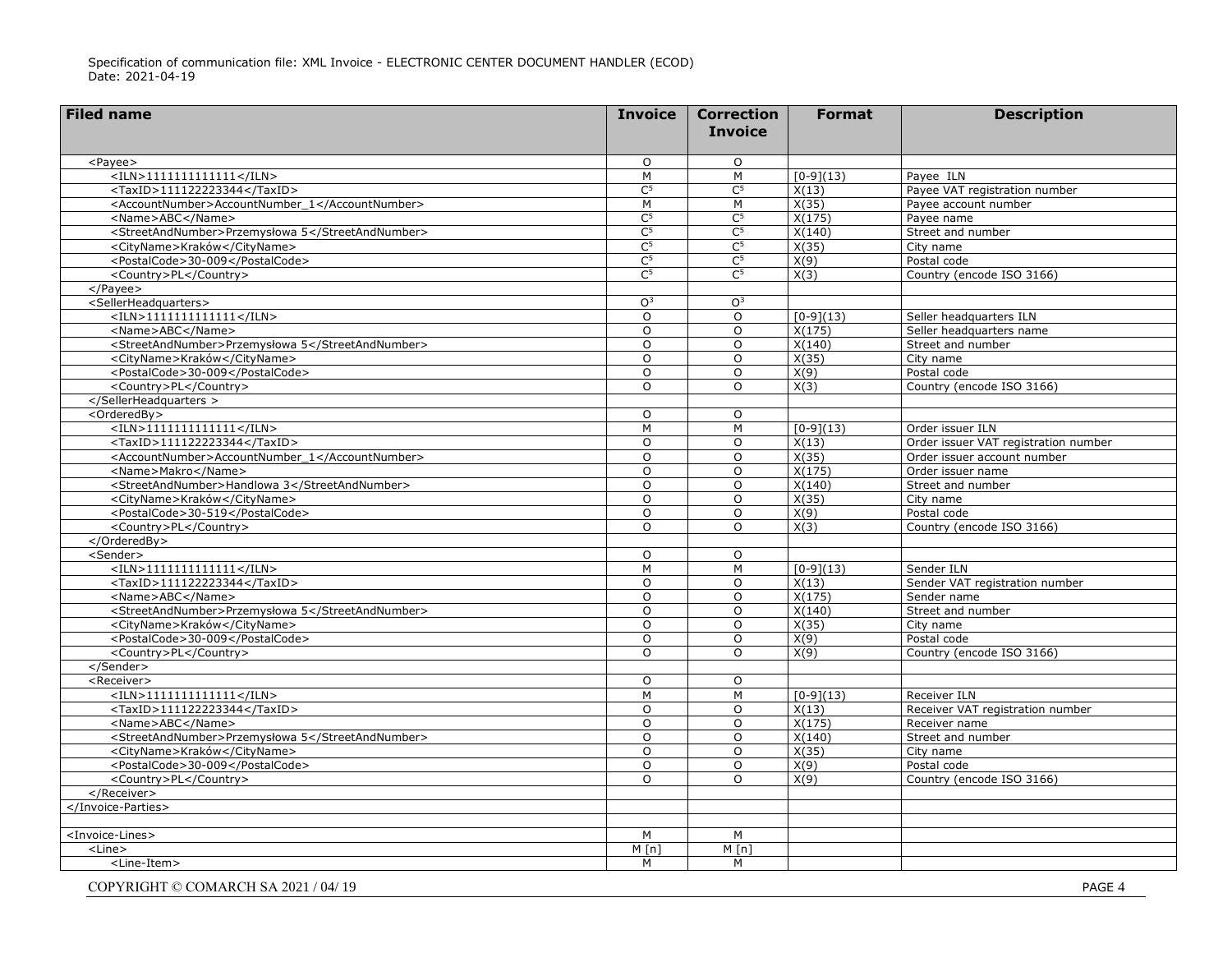| <b>Filed name</b>                                                      | <b>Invoice</b>   | <b>Correction</b><br><b>Invoice</b> | <b>Format</b>            | <b>Description</b>                                                                                                                                             |
|------------------------------------------------------------------------|------------------|-------------------------------------|--------------------------|----------------------------------------------------------------------------------------------------------------------------------------------------------------|
| <linenumber>1</linenumber>                                             | M                | M                                   | N <sub>0</sub>           | Line number                                                                                                                                                    |
| <orderlinenumber>123</orderlinenumber>                                 | O                | $\circ$                             | N <sub>0</sub>           | Order line number                                                                                                                                              |
| $<$ EAN>1111111111111                                                  | M                | M                                   | $[0-9](14)$              | Product EAN                                                                                                                                                    |
| <buyeritemcode>BuyerItemCode_1</buyeritemcode>                         | O                | O                                   | X(35)                    | Item code by buyer                                                                                                                                             |
| <supplieritemcode>SupplierItemCode_1</supplieritemcode>                | $\Omega$         | $\Omega$                            | X(35)                    | Item code by supplier                                                                                                                                          |
| <manufactureritemcode>122</manufactureritemcode>                       | O                | $\circ$                             | X(35)                    | Manufacturer item code                                                                                                                                         |
| <serialnumber>GINBN</serialnumber>                                     | $\Omega$         | $\circ$                             | X(35)                    | Serial number                                                                                                                                                  |
| <customscode>CustomsCode</customscode>                                 | O                | $\circ$                             | X(35)                    | Customs Code                                                                                                                                                   |
| <itemdescription>ItemDescription 1</itemdescription>                   | $\overline{C^5}$ | $\overline{C^5}$                    | X(70)                    | Item description                                                                                                                                               |
| <itemtype>RC</itemtype>                                                | M                | M                                   | "CU"   "RC"   "IN"       | Returnable container identifier:<br>"CU" - Consumer unit<br>"RC" - Returnable container<br>"IN" - Invoicing unit                                               |
| <countryoforigin>EU</countryoforigin>                                  | $\circ$          | $\circ$                             | X(3)                     | Country of origin                                                                                                                                              |
| <grade>Klasa produktu</grade>                                          | O                | $\circ$                             | X(70)                    | Grade                                                                                                                                                          |
| <variety>Odmiana</variety>                                             | O                | $\circ$                             | X(70)                    | Variety                                                                                                                                                        |
| <paymentinformation>PaymentInformation</paymentinformation>            | O                | $\circ$                             | X(35)                    | Payment Information                                                                                                                                            |
| <producttype>ProductType</producttype>                                 | $\circ$          | O                                   | X(35)                    | Product Type                                                                                                                                                   |
| <productsize>ProductSize</productsize>                                 | $\Omega$         | $\Omega$                            | X(35)                    | Product Size                                                                                                                                                   |
| <productcolor>ProductColor</productcolor>                              | O                | $\circ$                             | X(35)                    | Product Color                                                                                                                                                  |
| <specialconditions>CON</specialconditions>                             | $\Omega$         | $\circ$                             | X(3)                     | <b>Special Conditions</b>                                                                                                                                      |
| <invoicequantity>2.000</invoicequantity>                               | M                | M                                   | R <sub>3</sub>           | Invoice quantity                                                                                                                                               |
| <unitofmeasure>PCE</unitofmeasure>                                     | $C^{5,6}$        | C <sup>5,6</sup>                    | X(3)                     | Unit of measure                                                                                                                                                |
| <invoiceunitpacksize>10</invoiceunitpacksize>                          | O                | $\circ$                             | R <sub>3</sub>           | Number of consumer units in the traded unit                                                                                                                    |
| <packitemunitofmeasure>PCE</packitemunitofmeasure>                     | $\Omega^6$       | O <sup>6</sup>                      | X(3)                     | Unit of measure of consumer unit in the traded<br>unit                                                                                                         |
| <freegoodsquantity>2.000</freegoodsquantity>                           | O                | $\circ$                             | R <sub>3</sub>           | Free goods quantity                                                                                                                                            |
| <deliveredquantity>2.000</deliveredquantity>                           | $\Omega$         | $\Omega$                            | R <sub>3</sub>           | Delivered quantity                                                                                                                                             |
| <invoiceunitnetprice>23.45</invoiceunitnetprice>                       | M                | M                                   | R <sub>2</sub>           | Unit net price                                                                                                                                                 |
| <invoiceunitgrossprice>23.45</invoiceunitgrossprice>                   | $\Omega$         | $\Omega$                            | R <sub>2</sub>           | Unit gross price                                                                                                                                               |
| <invoiceunitretailprice>25.99</invoiceunitretailprice>                 | $\circ$          | $\Omega$                            | R <sub>2</sub>           | Unit retail price                                                                                                                                              |
| <invoiceunitpricewithoutcharges>23.45</invoiceunitpricewithoutcharges> | $\Omega$         |                                     | R <sub>2</sub>           | Unit price before charges e.g. sugar tax fee                                                                                                                   |
| <taxrate>7.00</taxrate>                                                | $C^{19}C^4$      | $C^{19}C^4$                         | R <sub>2</sub>           | Tax rate                                                                                                                                                       |
| <taxcategorycode>S</taxcategorycode>                                   | М                | M                                   | "S"   "E"  <br>"NA" "AE" | Tax category code:<br>"E" (exempt) - Exempt from tax<br>"S" (standard) - Standard rate<br>"NA" (not applicable) - Tax not applicable<br>"AE" ((reverse charge) |
| <taxreference></taxreference>                                          | $\circ$          | $\circ$                             |                          |                                                                                                                                                                |
| <referencetype>SWW</referencetype>                                     | M                | M                                   | X(35)                    | Reference type:<br>"SWW" or "PKWiU"                                                                                                                            |
| <referencenumber>23-5676</referencenumber>                             | M                | M                                   | $[-.0-9](35)$            | SWW or PKWiU code                                                                                                                                              |
|                                                                        |                  |                                     |                          |                                                                                                                                                                |
| <taxamount>3.28</taxamount>                                            | $C^{19}$         | $C^{19}C^{17}$                      | R <sub>2</sub>           | Item tax amount                                                                                                                                                |
| <netamount>46.90</netamount>                                           | $C^{18}$         | $C^{18}$                            | R <sub>2</sub>           | Item net amount                                                                                                                                                |
| <depositamount>46.90</depositamount>                                   | $C^{18}$         | $C^{18}$                            | R <sub>2</sub>           | Returnable containers fee                                                                                                                                      |
| <previousinvoicequantity>4.000</previousinvoicequantity>               |                  | M                                   | R <sub>3</sub>           | Previous invoice quantity - before correction                                                                                                                  |
| <previousdeliveredquantity>4.000</previousdeliveredquantity>           |                  | $\circ$                             | R <sub>3</sub>           | Previous delivered quantity - before correction                                                                                                                |
| <previousinvoiceunitnetprice>23.45</previousinvoiceunitnetprice>       |                  | M                                   | R <sub>2</sub>           | Previous invoice unit net price                                                                                                                                |
| <previoustaxrate>7.00</previoustaxrate>                                |                  | $C^{19}C^4$                         | R <sub>2</sub>           | Previous tax rate                                                                                                                                              |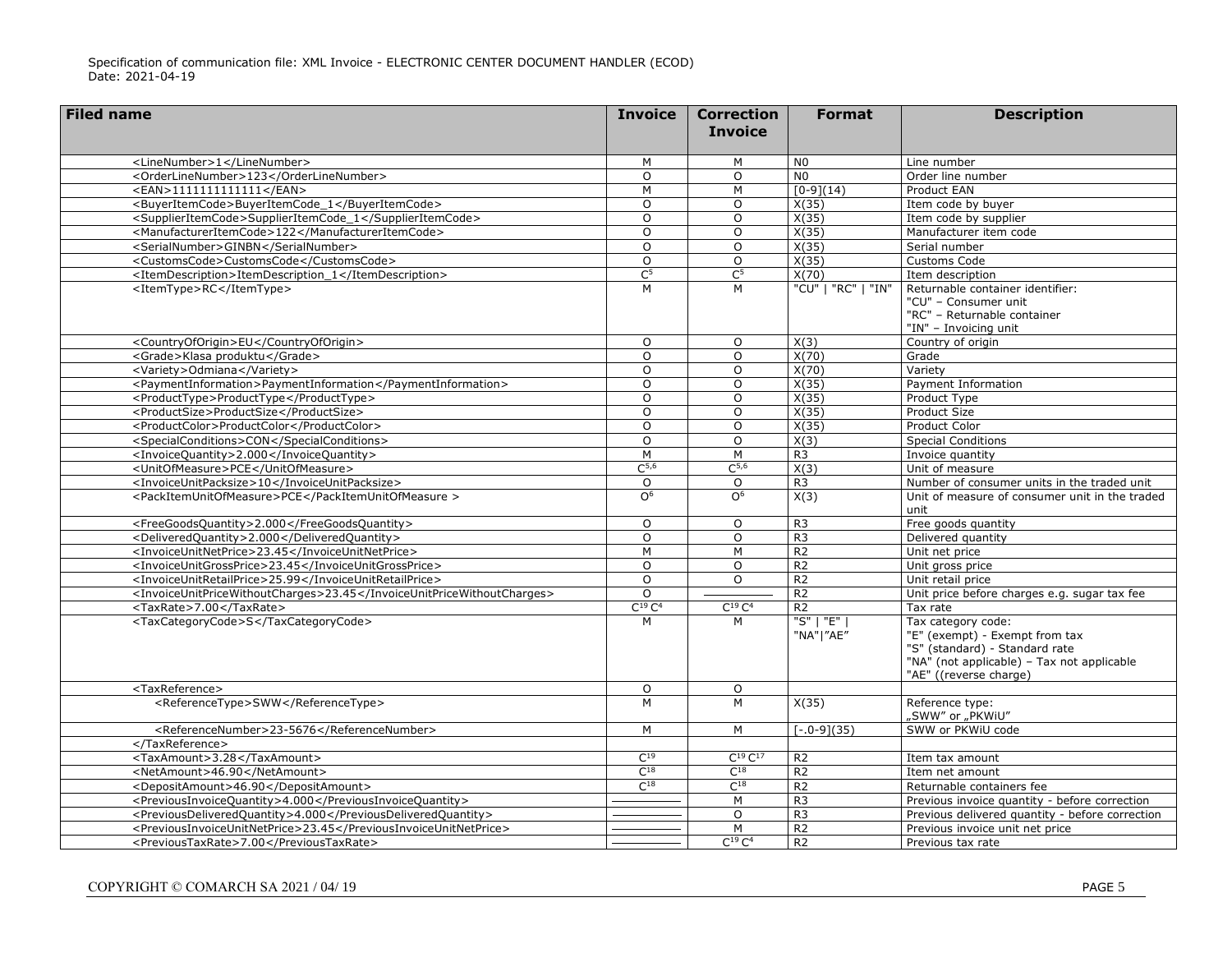| <b>Filed name</b>                                                      | <b>Invoice</b> | <b>Correction</b><br><b>Invoice</b> | <b>Format</b>                                              | <b>Description</b>                                                                                                                                             |
|------------------------------------------------------------------------|----------------|-------------------------------------|------------------------------------------------------------|----------------------------------------------------------------------------------------------------------------------------------------------------------------|
|                                                                        |                |                                     |                                                            |                                                                                                                                                                |
| <previoustaxcategorycode>S</previoustaxcategorycode>                   |                | M                                   | $\overline{\mathcal{S}''$   $\mathcal{F}''$  <br>"NA" "AE" | Tax category code:<br>"E" (exempt) - Exempt from tax<br>"S" (standard) - Standard rate<br>"NA" (not applicable) - Tax not applicable<br>"AE" ((reverse charge) |
| <previoustaxamount>6.56</previoustaxamount>                            |                | $C^{19}$                            | R <sub>2</sub>                                             | Previous tax Mount                                                                                                                                             |
| <previousnetamount>93.80</previousnetamount>                           |                | $C^{18}$                            | R <sub>2</sub>                                             | Previous net amount                                                                                                                                            |
| <previousdepositamount>93.80</previousdepositamount>                   |                | $C^{18}$                            | R <sub>2</sub>                                             | Previous returnable containers fee                                                                                                                             |
| <correctioninvoicequantity>-2.000</correctioninvoicequantity>          |                | $\Omega$                            | R <sub>3</sub>                                             | Correction invoice quantity - differences<br>between original value and correction value                                                                       |
| <correctiondeliveredquantity>-2.000</correctiondeliveredquantity>      |                | $\circ$                             | R <sub>3</sub>                                             | Correction delivered quantity - differences<br>between original value and correction value                                                                     |
| <correctioninvoiceunitnetprice>0.00</correctioninvoiceunitnetprice>    |                | $C^{16}$                            | R <sub>2</sub>                                             | Correction unit net price - differences between<br>original value and correction value                                                                         |
| <correctiontaxamount>-3.28</correctiontaxamount>                       |                | $C^{16}$                            | R <sub>2</sub>                                             | Correction tax amount - differences between<br>original value and correction value                                                                             |
| <correctionnetamount>-46.90</correctionnetamount>                      |                | $\circ$                             | R <sub>2</sub>                                             | Correction net amount - differences between<br>original value and correction value                                                                             |
| <correctiongrossamount>-46.90</correctiongrossamount>                  |                | $\Omega$                            | R <sub>2</sub>                                             | Correction gross amount - differences between<br>original value and correction value                                                                           |
| <correctiondepositamount>&gt;-46.90</correctiondepositamount>          |                | $\circ$                             | R <sub>2</sub>                                             | Correction returnable containers fee -<br>differences between original value and<br>correction value                                                           |
| <expirationdate>1999-09-09</expirationdate>                            | O              | $\circ$                             | CCYY-MM-DD                                                 | Expiration date                                                                                                                                                |
| <productiondate>1999-09-09</productiondate>                            | $\Omega$       | $\Omega$                            | CCYY-MM-DD                                                 | Production date                                                                                                                                                |
| <bestbeforedate>1999-09-09</bestbeforedate>                            | $\circ$        | $\circ$                             | CCYY-MM-DD                                                 | Best before date                                                                                                                                               |
| <salesdate>1999-09-09</salesdate>                                      |                | $C^{20}$                            | CCYY-MM-DD                                                 | Date of supply of goods or services                                                                                                                            |
| <certificatenumber>C11111</certificatenumber>                          | $\circ$        | $\Omega$                            | X(350)                                                     | Certificate number                                                                                                                                             |
| <correctionreason>RABAT 10%</correctionreason>                         |                | O <sup>15</sup>                     | $\overline{X(350)}$                                        | Correction reason                                                                                                                                              |
| <utilizationfee>50 PLN: Fluorescent bulb</utilizationfee>              | O              | $\Omega$                            | X(350)                                                     | Waste management costs (utilization fee)                                                                                                                       |
|                                                                        |                |                                     |                                                            |                                                                                                                                                                |
| <line-order></line-order>                                              | $C^{10}$       | $C^{10}$                            |                                                            |                                                                                                                                                                |
| <buyerordernumber>BuyerOrderNumber</buyerordernumber>                  | M              | M                                   | X(35)                                                      | Buyer order number                                                                                                                                             |
| <supplierordernumber>SupplierOrderNumber</supplierordernumber>         | $\overline{0}$ | $\overline{0}$                      | X(35)                                                      | Supplier order number                                                                                                                                          |
| <buyerorderdate>1999-09-09</buyerorderdate>                            | M              | $\overline{M}$                      | CCYY-MM-DD                                                 | Buyer order date                                                                                                                                               |
|                                                                        |                |                                     |                                                            |                                                                                                                                                                |
| <line-reference></line-reference>                                      |                | $\mathsf{C}^9$                      |                                                            |                                                                                                                                                                |
| <invoicereferencenumber>InvoiceReference<br/></invoicereferencenumber> |                | M                                   | X(35)                                                      | Invoice reference number                                                                                                                                       |
| <invoicereferencedate>1999-09-09</invoicereferencedate>                |                | M                                   | CCYY-MM-DD                                                 | Invoice reference date                                                                                                                                         |
|                                                                        |                |                                     |                                                            |                                                                                                                                                                |
| <line-delivery></line-delivery>                                        | $C^{11}$       | $C^{11}$                            |                                                            |                                                                                                                                                                |
| <deliverylocationnumber>DeliveryLocation<br/></deliverylocationnumber> | M              | M                                   | $[0-9](13)$                                                | Delivery location number - ILN (shop)                                                                                                                          |
| <taxid>111122223344</taxid>                                            | $\Omega$       | $\Omega$                            | X(13)                                                      | Delivery location (shop) VAT registration<br>number                                                                                                            |
| <deliverydate>1999-09-09</deliverydate>                                | M              | M                                   | CCYY-MM-DD                                                 | Delivery date                                                                                                                                                  |
| <despatchnumber>DespatchNumber_1</despatchnumber>                      | M              | M                                   | X(35)                                                      | Despatch number                                                                                                                                                |
| <despatchdate>1999-09-09</despatchdate>                                | O              | $\circ$                             | CCYY-MM-DD                                                 | Despatch date                                                                                                                                                  |
| <despatchadvicenumber>123456</despatchadvicenumber>                    | $\overline{0}$ | $\overline{0}$                      | X(35)                                                      | Despatch advice number                                                                                                                                         |
| <shipfromlocationnumber>11111111111111</shipfromlocationnumber>        | $\circ$        | $\circ$                             | $[0-9](13)$                                                | Ship from ILN                                                                                                                                                  |
| <name>ABC</name>                                                       | $\Omega$       | $\Omega$                            | X(175)                                                     | Delivery point name                                                                                                                                            |
| COPYRIGHT © COMARCH SA 2021 / 04/19                                    |                |                                     |                                                            | PAGE 6                                                                                                                                                         |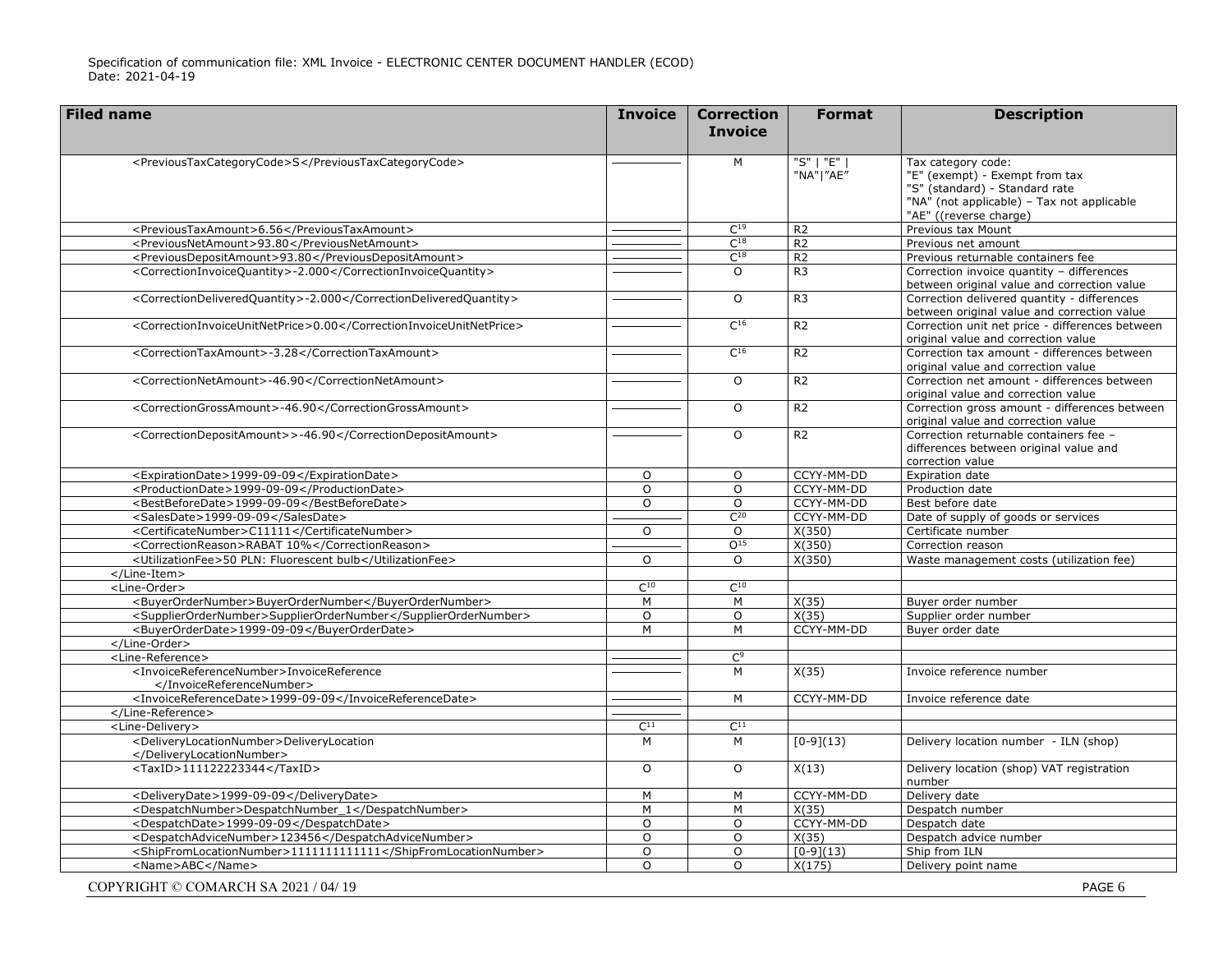| <b>Filed name</b>                                                | <b>Invoice</b> | <b>Correction</b><br><b>Invoice</b> | <b>Format</b>  | <b>Description</b>                                                                                                                                                                          |
|------------------------------------------------------------------|----------------|-------------------------------------|----------------|---------------------------------------------------------------------------------------------------------------------------------------------------------------------------------------------|
|                                                                  |                |                                     |                |                                                                                                                                                                                             |
| <streetandnumber>Przemysłowa 5</streetandnumber>                 | $\Omega$       | 0                                   | X(140)         | Street and number                                                                                                                                                                           |
| <cityname>Kraków</cityname>                                      | $\circ$        | $\circ$                             | X(35)          | City name                                                                                                                                                                                   |
| <postalcode>30-009</postalcode>                                  | $\circ$        | $\circ$                             | X(9)           | Postal code                                                                                                                                                                                 |
| <country>PL</country>                                            | $\circ$        | $\circ$                             | X(3)           | Country (encode ISO 3166)                                                                                                                                                                   |
| <deliveryterms></deliveryterms>                                  | $\circ$        | $\circ$                             |                |                                                                                                                                                                                             |
| <deliverytermscode>04E</deliverytermscode>                       | $\overline{0}$ | $\Omega$                            | X(3)           | Terms of delivery or transport code<br>(INCOTERMS):<br>"04E" - cash on delivery<br>"EXW" – ex works<br>"FOR" - Free on Rail - Named departure point<br>"CPT" - carriage paid to destination |
| <paymentmethod>DF</paymentmethod>                                | $\Omega$       | $\circ$                             | X(3)           | Transport charges payment method code:<br>"DF" - defined by buyer and supplier<br>"PC" - prepaid but charged to customer                                                                    |
|                                                                  |                |                                     |                |                                                                                                                                                                                             |
|                                                                  |                |                                     |                |                                                                                                                                                                                             |
| <line-returns></line-returns>                                    |                | O <sup>2</sup>                      |                |                                                                                                                                                                                             |
| <returnsnoticenumber>RET19523</returnsnoticenumber>              |                | $\circ$                             | X(35)          | Returns notice number                                                                                                                                                                       |
| <returnsnoticedate>1999-09-09</returnsnoticedate>                |                | $\Omega$                            | CCYY-MM-DD     | Returns notice date                                                                                                                                                                         |
|                                                                  |                |                                     |                |                                                                                                                                                                                             |
| <line-allowances></line-allowances>                              | $\circ$        | $\circ$                             |                |                                                                                                                                                                                             |
| <allowance></allowance>                                          | O[n]           | O[n]                                |                |                                                                                                                                                                                             |
| <percentage>12</percentage>                                      | $\circ$        | O                                   | $[0-9](10)$    | Allowance percentage                                                                                                                                                                        |
| <allowanceamount>10</allowanceamount>                            | $\circ$        | $\circ$                             | R <sub>2</sub> | Allowance amount                                                                                                                                                                            |
| <originalamount>999</originalamount>                             | $\Omega$       | $\Omega$                            | R <sub>2</sub> | Original amount - before allowance                                                                                                                                                          |
|                                                                  |                |                                     |                |                                                                                                                                                                                             |
|                                                                  |                |                                     |                |                                                                                                                                                                                             |
| <line-charges></line-charges>                                    | $\circ$        | $\circ$                             |                |                                                                                                                                                                                             |
| <charge></charge>                                                | O[n]           | O[n]                                |                |                                                                                                                                                                                             |
| <percentage>12</percentage>                                      | $\Omega$       | $\circ$                             | $[0-9](10)$    | Charge percentage                                                                                                                                                                           |
| <chargeamount>10</chargeamount>                                  | $\Omega$       | $\Omega$                            | R <sub>2</sub> | Charge amount                                                                                                                                                                               |
| <originalamount>999</originalamount>                             | $\Omega$       | $\Omega$                            | R <sub>2</sub> | Original amount - before charge                                                                                                                                                             |
| <specialservice>abc</specialservice>                             | $\Omega$       | $\Omega$                            | X(3)           | Special service, e.g. $TX = sugar$ tax fee                                                                                                                                                  |
| <specialservicedescription>abcdef</specialservicedescription>    | $\Omega$       | $\Omega$                            | X(70)          | Special service description                                                                                                                                                                 |
| $\langle$ /Charge>                                               |                |                                     |                |                                                                                                                                                                                             |
|                                                                  |                |                                     |                |                                                                                                                                                                                             |
| <line-measurements></line-measurements>                          | $\circ$        | $\circ$                             |                |                                                                                                                                                                                             |
| <netweight>12.000</netweight>                                    | $\circ$        | $\Omega$                            | R <sub>3</sub> | Net weight                                                                                                                                                                                  |
|                                                                  |                |                                     |                |                                                                                                                                                                                             |
| $<$ /Line $>$                                                    |                |                                     |                |                                                                                                                                                                                             |
|                                                                  |                |                                     |                |                                                                                                                                                                                             |
|                                                                  |                |                                     |                |                                                                                                                                                                                             |
| <invoice-summary></invoice-summary>                              | M              | м                                   |                |                                                                                                                                                                                             |
| <totallines>1</totallines>                                       | М              | M                                   | N <sub>0</sub> | Total number of lines                                                                                                                                                                       |
| <totalnetamount>46.90</totalnetamount>                           | $\overline{M}$ | $\overline{M}$                      | R <sub>2</sub> | Total net amount                                                                                                                                                                            |
| <totaltaxablebasis>46.90</totaltaxablebasis>                     | C <sup>5</sup> | C <sup>5</sup>                      | R <sub>2</sub> | Total taxable basis                                                                                                                                                                         |
| <totaltaxamount>3.28</totaltaxamount>                            | $C^{19}$       | $C^{19}$                            | R <sub>2</sub> | Total tax amount                                                                                                                                                                            |
| <totalgrossamount>50.18</totalgrossamount>                       | M              | M                                   | R <sub>2</sub> | Total gross amount                                                                                                                                                                          |
| <totaldepositamount>22.12</totaldepositamount>                   | $\Omega$       | $\Omega$                            | R <sub>2</sub> | Total returnable containers fee                                                                                                                                                             |
| <totaldiscountamount>5.2</totaldiscountamount>                   | $\Omega$       | $\Omega$                            | R <sub>2</sub> | The amount of discount that is due.                                                                                                                                                         |
| <totalnetamoutwithoutcharges>46.90</totalnetamoutwithoutcharges> | $\Omega$       |                                     | R <sub>2</sub> | Total net amount without charges                                                                                                                                                            |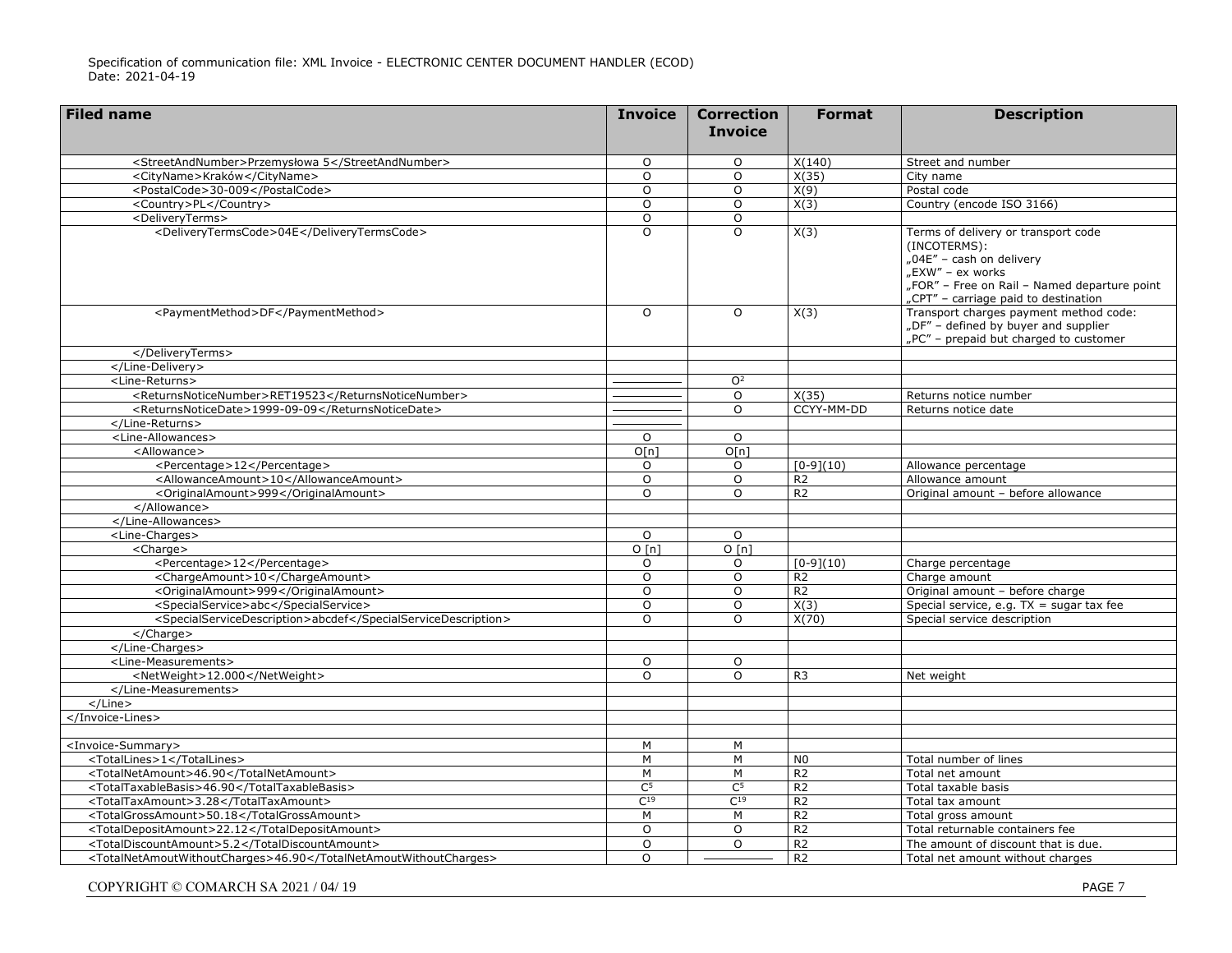| <b>Filed name</b>                                                 | <b>Invoice</b>   | <b>Correction</b><br><b>Invoice</b> | <b>Format</b>            | <b>Description</b>                                                                                                                                                     |
|-------------------------------------------------------------------|------------------|-------------------------------------|--------------------------|------------------------------------------------------------------------------------------------------------------------------------------------------------------------|
| <previoustotalnetamount>93.80</previoustotalnetamount>            |                  | M                                   | $\overline{R2}$          | Previous total net amount                                                                                                                                              |
| <previoustotaltaxablebasis>93.80</previoustotaltaxablebasis>      |                  | M                                   | $\overline{R2}$          | Previous total taxable basis                                                                                                                                           |
| <previoustotaltaxamount>6.56</previoustotaltaxamount>             |                  | $C^{19}$                            | R <sub>2</sub>           | Previous total tax amount                                                                                                                                              |
| <previoustotalgrossamount>100.36</previoustotalgrossamount>       |                  | M                                   | $\overline{R2}$          | Previous total gross amount                                                                                                                                            |
| <previoustotaldepositamount>22.12</previoustotaldepositamount>    |                  | $\circ$                             | R <sub>2</sub>           | Previous total returnable containers fee                                                                                                                               |
| <correctiontotalnetamount>-46.90</correctiontotalnetamount>       |                  | $\overline{M}$                      | $\overline{R2}$          | Correction total net amount - differences<br>between original value and correction value                                                                               |
| <correctiontotaltaxablebasis>-46.90</correctiontotaltaxablebasis> |                  | M                                   | R <sub>2</sub>           | Correction total taxable basis - differences<br>between original value and correction value                                                                            |
| <correctiontotaltaxamount>-3.28</correctiontotaltaxamount>        |                  | M                                   | R <sub>2</sub>           | Correction total tax amount - differences<br>between original value and correction value                                                                               |
| <correctiontotalgrossamount>-50.18</correctiontotalgrossamount>   |                  | M                                   | R <sub>2</sub>           | Correction total gross amount - differences<br>between original value and correction value                                                                             |
| <correctiontotaldepositamount>0.00</correctiontotaldepositamount> |                  | $\Omega$                            | R <sub>2</sub>           | Correction total returnable containers fee -<br>differences between original value and<br>correction value                                                             |
| <grossamountinwords>pięćdziesiąt, 18/100 PLN</grossamountinwords> | $\Omega$         | O <sup>7</sup>                      | X(350)                   | Gross amount in words                                                                                                                                                  |
| <tax-summary></tax-summary>                                       | M                | M                                   |                          |                                                                                                                                                                        |
| <tax-summary-line></tax-summary-line>                             | M[n]             | M[n]                                |                          |                                                                                                                                                                        |
| <taxrate>7.00</taxrate>                                           | $C^{19}$ , $C^4$ | $C^{19}$ , $C^4$                    | R <sub>2</sub>           | Tax rate                                                                                                                                                               |
| <taxcategorycode>S</taxcategorycode>                              | M                | M                                   | "S"   "E"  <br>"NA" "AE" | Tax category code:<br>"E" (exempt) - Exempt from tax<br>"S" (standard) - Standard rate<br>"NA" (not applicable) - Tax not applicable<br>"AE" (reverse charge)          |
| <taxamount>3.28</taxamount>                                       | C <sup>19</sup>  | C <sup>19</sup>                     | R <sub>2</sub>           | Tax amount for each tax rate                                                                                                                                           |
| <taxablebasis>46.90</taxablebasis>                                | C <sup>5</sup>   |                                     | R <sub>2</sub>           | Taxable basis included given rate                                                                                                                                      |
| <taxableamount>46.90</taxableamount>                              | M                | M                                   | R <sub>2</sub>           | Taxable net amount included given rate                                                                                                                                 |
| <grossamount>50.18</grossamount>                                  | C <sup>5</sup>   |                                     | R <sub>2</sub>           | Gross amount included given rate                                                                                                                                       |
| <previoustaxrate>7.00</previoustaxrate>                           |                  | $C^{19}C^4$                         | R <sub>2</sub>           | Previous tax rate                                                                                                                                                      |
| <previoustaxcategorycode>S</previoustaxcategorycode>              |                  | M                                   | "S"   "E"  <br>"NA" "AE" | Previous tax category code:<br>"E" (exempt) - Exempt from tax<br>"S" (standard) - Standard rate<br>"NA" (not applicable) - Tax not applicable<br>"AE" (reverse charge) |
| <previoustaxamount>6.56</previoustaxamount>                       |                  | $C^{19}$                            | R <sub>2</sub>           | Previous tax amount included given rate                                                                                                                                |
| <previoustaxableamount>93.80</previoustaxableamount>              |                  | M                                   | R <sub>2</sub>           | Previous taxable net amount included given<br>rate                                                                                                                     |
| <correctiontaxamount>-3.28</correctiontaxamount>                  |                  | M                                   | R <sub>2</sub>           | Correction tax amount included given rate -<br>differences between original value and<br>correction value                                                              |
| <correctiontaxableamount>-46.90</correctiontaxableamount>         |                  | M                                   | R <sub>2</sub>           | Correction taxable net amount included given<br>rate - differences between original value and<br>correction value                                                      |
| <correctiongrossamount>-46.90</correctiongrossamount>             |                  | $\circ$                             | R <sub>2</sub>           | Correction gross amount included given rate -<br>differences between original value and<br>correction value                                                            |
|                                                                   |                  |                                     |                          |                                                                                                                                                                        |
|                                                                   |                  |                                     |                          |                                                                                                                                                                        |
| <deposit-summary></deposit-summary>                               | O                | $\circ$                             |                          |                                                                                                                                                                        |
| <totalnetamount>46.90</totalnetamount>                            | $\Omega$         | $\Omega$                            | R <sub>2</sub>           | Total net amount with total returnable<br>containers fee                                                                                                               |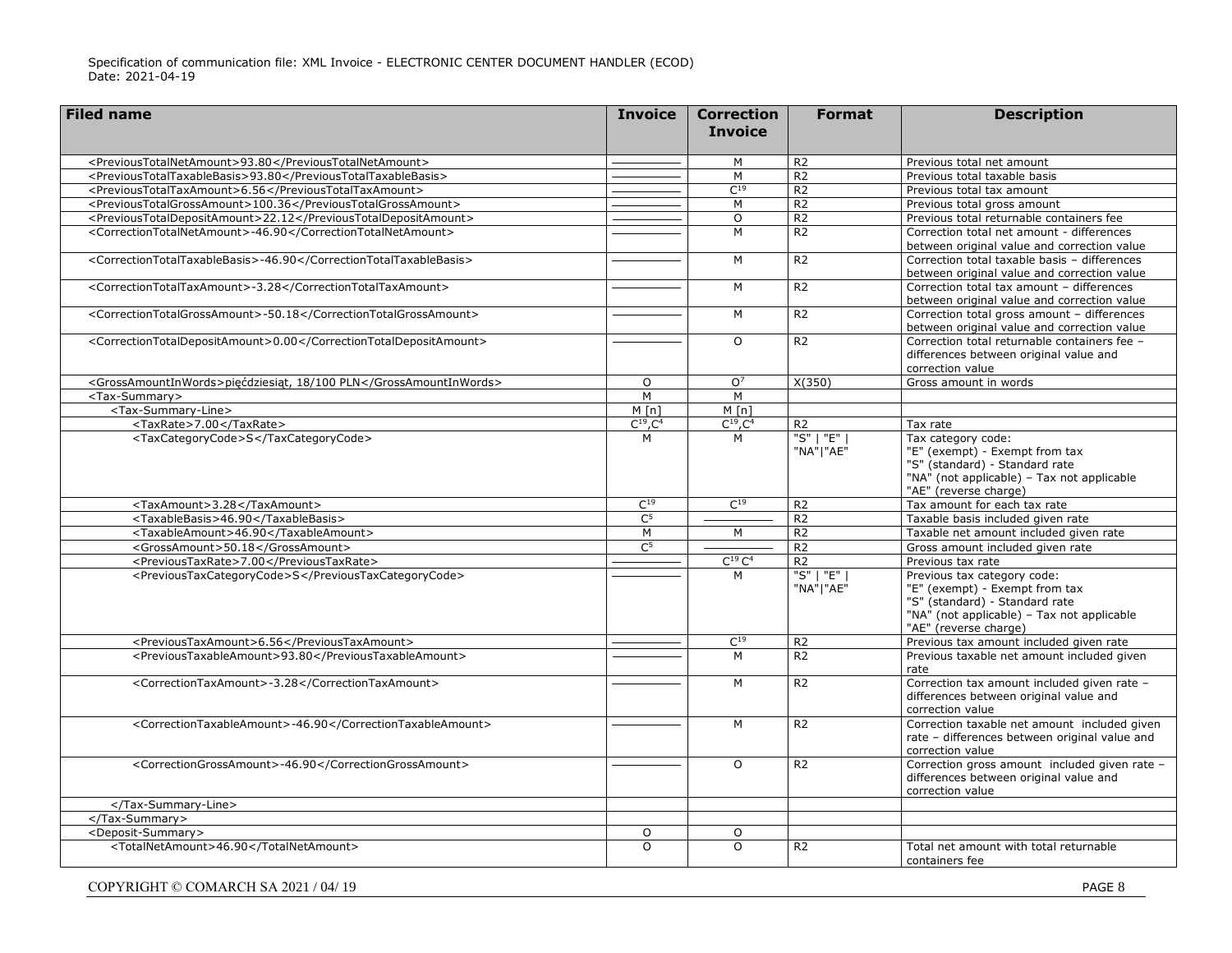| <b>Filed name</b>                                                     | <b>Invoice</b> | <b>Correction</b><br><b>Invoice</b> | <b>Format</b>  | <b>Description</b>                                                                                                                 |
|-----------------------------------------------------------------------|----------------|-------------------------------------|----------------|------------------------------------------------------------------------------------------------------------------------------------|
| <totalgrossamount>50.18</totalgrossamount>                            | $\Omega$       | O                                   | R <sub>2</sub> | Total gross amount with total returnable<br>containers fee                                                                         |
| <previoustotalnetamount>93.80</previoustotalnetamount>                |                | $\circ$                             | R <sub>2</sub> | Previous total net amount with total returnable<br>containers fee                                                                  |
| <previoustotalgrossamount>100.36</previoustotalgrossamount>           |                | O                                   | R <sub>2</sub> | Previous total gross amount with total<br>returnable containers fee                                                                |
| <correctiontotalnetamount>-46.90</correctiontotalnetamount>           |                | $\Omega$                            | R <sub>2</sub> | Correction total net amount with total<br>returnable containers fee - differences between<br>original value and correction value   |
| <correctiontotalgrossamount>-50.18</correctiontotalgrossamount>       |                | O                                   | R <sub>2</sub> | Correction total gross amount with total<br>returnable containers fee - differences between<br>original value and correction value |
|                                                                       |                |                                     |                |                                                                                                                                    |
| <charge-summary></charge-summary>                                     | $\Omega$       |                                     |                |                                                                                                                                    |
| <charge></charge>                                                     | M[n]           |                                     |                |                                                                                                                                    |
| <chargenumber>Charge Number</chargenumber>                            | O              |                                     | X(35)          | Charge number                                                                                                                      |
| <chargeamount>10</chargeamount>                                       | O              |                                     | R <sub>2</sub> | Charge amount                                                                                                                      |
| <specialservice>TX</specialservice>                                   | O              |                                     | X(3)           | Special service, e.g. 'TX' = sugar tax fee                                                                                         |
| <specialservicedescription>opłata cukrowa</specialservicedescription> | $\Omega$       |                                     | X(70)          | Special service description                                                                                                        |
| $<$ /Charge $>$                                                       |                |                                     |                |                                                                                                                                    |
|                                                                       |                |                                     |                |                                                                                                                                    |
|                                                                       |                |                                     |                |                                                                                                                                    |
|                                                                       |                |                                     |                |                                                                                                                                    |
|                                                                       |                |                                     |                |                                                                                                                                    |

1) Field filled by ECOD during document processing stage.

2) This segment will be used in case of the same returns notice number concerning all the items covered by the invoice. In case of the different returns notice numbers of the specific items, the order numbers will be provided at the line level.

3) This section includes information about location of the company which issues an invoice.

According to Polish Law (Dz.U. 2006 nr 208 poz. 1540 Ustawa z dnia 18 października 2006 r. o zmianie ustawy o Krajowym Rejestrze Sądowym oraz niektórych innych ustaw) this segment must be used in the message if the issuer of the message is obliged by the law (Commercial Companies).

4) In case of tax exemption tax rate field can not appear in the document.

5) Field must be filled in case of issuing an invoice without a paper version.

6) Field <UnitOfMeasure> must by filled in case of issuing an invoice without a paper version. Field <PackItemUnitOfMeasure> is optional. Allowed units of measure which can be used in these fields:

| Unit of measure                 | Unit of measure code<br><unitofmeasure></unitofmeasure> |
|---------------------------------|---------------------------------------------------------|
| metre                           | MTR                                                     |
| square metre                    | <b>MTK</b>                                              |
| kilogram                        | <b>KGM</b>                                              |
| litre                           | LTR                                                     |
| piece                           | <b>PCE</b>                                              |
| pair (Two articles which belong | <b>PR</b>                                               |
| together)                       |                                                         |
| metric ton (1000kg)             | TNF                                                     |

Additional ISO units are allowed after agreement with retail network.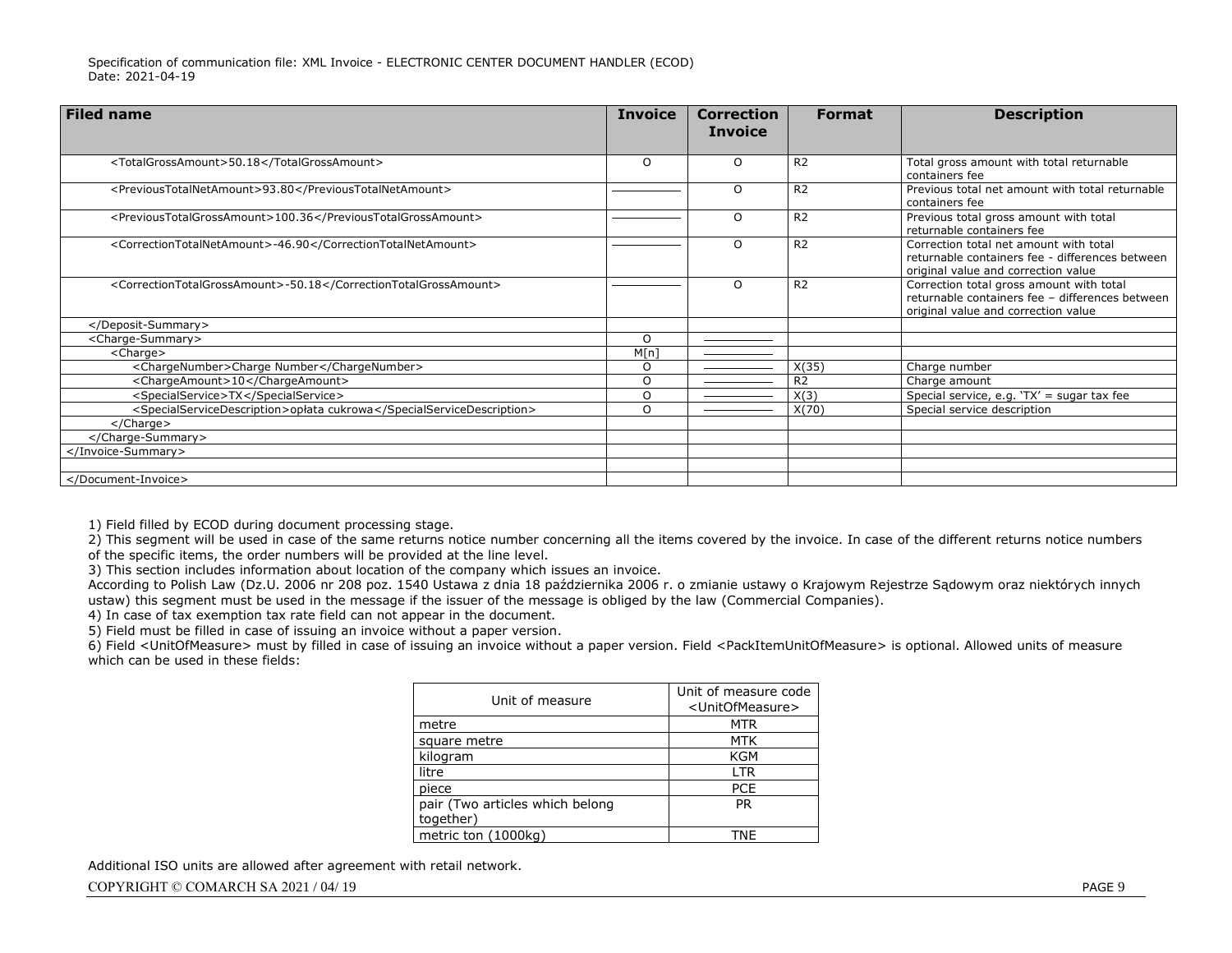Specification of communication file: XML Invoice - ELECTRONIC CENTER DOCUMENT HANDLER (ECOD) Date: 2021-04-19

7) For Correcting Invoice field must contain difference between original and corrected gross amount in words.

8) Field <CourtAndCapitalInformation> should contain following information:

- registration court and registration number,

- initial capital, invested capital

According to Polish Law (Dz.U. 2006 nr 208 poz. 1540 Ustawa z dnia 18 października 2006 r. o zmianie ustawy o Krajowym Rejestrze Sądowym oraz niektórych innych ustaw) this segment must be used in the message if the issuer of the message is obliged by the law (Commercial Companies).

Example: "KRS 0000011111 National Court Register in Poznan, XXI Economic departament of the National Court Register, Initial capital 2 220 000 PLN, Invested capital 2 120 000 PLN"

9) Section must appear in header or in line detail level for Correcting Invoice.

10) If order number and order date are the same for all detail lines, segment <Order> must be filled and segment <Line-Order> is not used. In other case segment <Order> is not used and segment <Line-Order> must be filled for each line.

11) If delivery location number - ILN (shop), delivery date and delivery number are the same for all detail lines, segment <Delivery> must be filled and segment <Line-Delivery> is not used. In other case segment <Delivery> is not used and segment <Line-Delivery> must be filled for each line.

12) Field must be filled if it is required by Seller.

13) Field is mandatory for invoice containing goods covered by product fee.

14) Field is mandatory for invoice duplicates.

15) Optional field – it could be sent only for Correcting Invoice. If correction reason is the same for all detail lines of invoice, segment <CorrectionReason> should be filled only in header section, in other case segment <CorrectionReason> is not used in header section and it should be filled for each line.

16) Field is optional for Correcting Invoice – field must be filled in case of price raise in Correcting Invoice.

17) In case of price raise correction field is mandatory.

18) In case of deposit commodity deposit amount should be filled instead of net amount.

19) Optional field in case of a reverse charge <TaxCategoryCode>AE</TaxCategoryCode>

Procedure of sending document:

Particular documents should be send in separate files consistent with a rule, one document for each file.

The way of encoding: Document is encoded in UTF-8 standard.

Type:

M- Mandatory

O- Optional

C - Conditional

[n] – Maximum occurrences

In case of occurrences are not equal 0 or 1, maximum number is marked in square bracket. Minimum number of occurrences means that field is mandatory.

Fields format:

Specifies range of accepted values (acceptable range of signs), precision of real number values: [A-Z](3) range of characters, capital letters from "A" to "Z" maximum number of characters: 3  $X(n)$  range of characters, optional characters coded in hexadecimal with range of "0x20" to "0xFF" with the exception of '<', '>' and '&'; maximum number of characters: n; in case of using characters ('<', '>' i '&') or other signs with hexidecimal codes from "0x80" to "0xFF", field value should be placed in CDATA [0-9](13) range of characters, digits from "0" to "9", max. number of digits: 13 [-0-9](20) range of characters, digits from "0" to "9" and minus character "-", max. number of characters: 20 N0 integer number R2 real number with declared precision, double precision (np.23.45); decimal dot notation CCYY-MM-DD date field-format ("CCYY" – four-digit year, "MM" – two-digit month, "DD" – two-digit day) hh:mm time field-format ("hh" – two-digit hour in 24 hour system: 00 – 23, "mm" – two-digit minutes: 00 – 59)